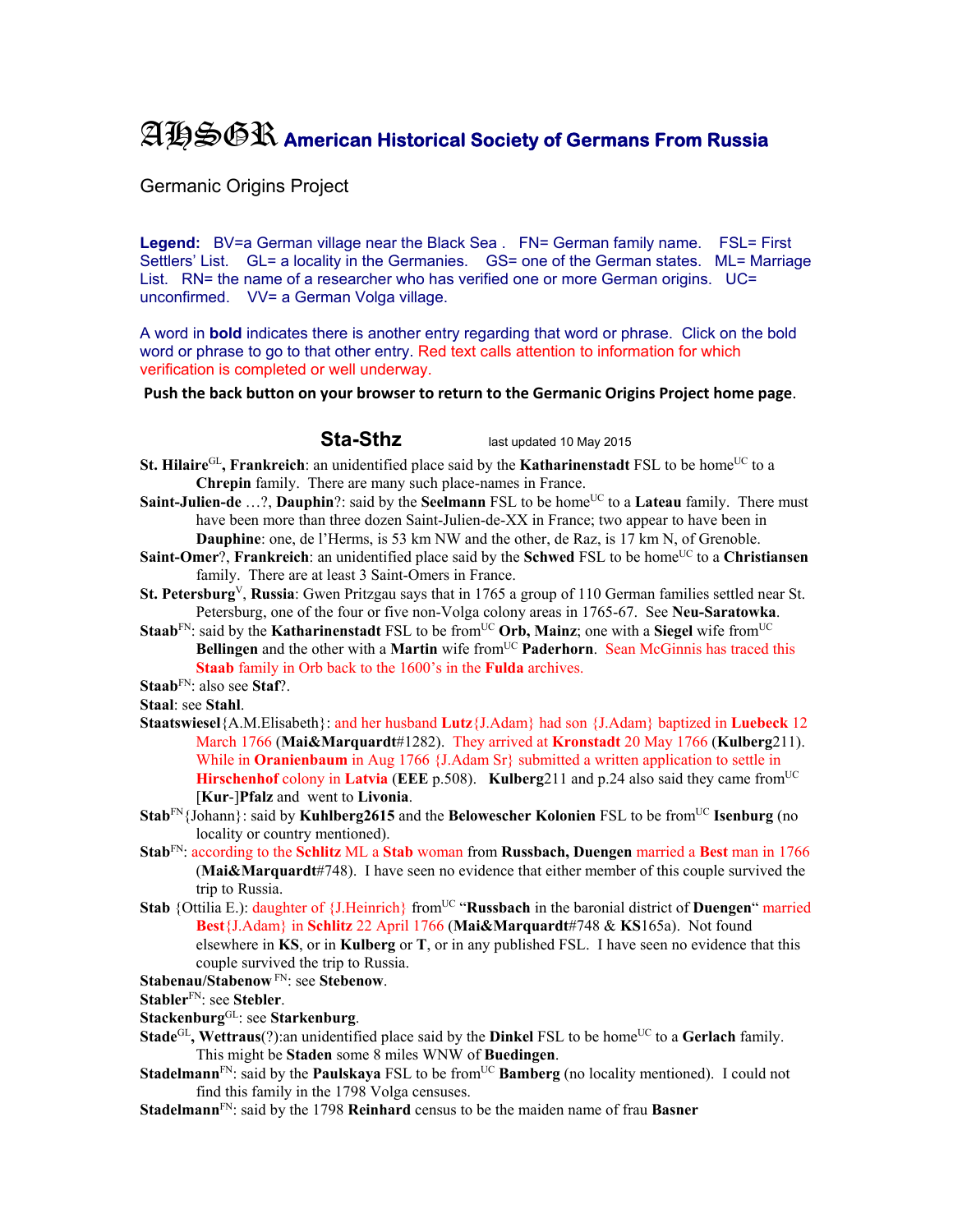(**Mai1798**:Rh17), who was said by the **Reinhard** FSL to be fromUC **Friburg**?, **Isenburg**.

**Stadelmann**FN: said by the **Schuck** FSL to be fromUC **Gunzenhausen**? **Ansbach** [**Margraviate**]. For 1798 see **Mai1798**:Su27.

**Staden**<sup>GL</sup>: an unidentified place said by the **Belowescher Kolonien** FSL to be home<sup>UC</sup> to a Nisk family. This most likely was **Staden Ganerbschaft**.

**Staden**GL: also see **Stade**.

**Staden Ganerbschaft**<sup>GS</sup>: this small country (now a part of **Hessen**) was seated at **Staden** town 9 miles WNW of **Buedingen**, and 6 miles E of **Freidberg** city. It evidently was aka **Hessenburg** and it included in its SE corner the town of **Lindheim**. See **Ganerbschaft**.

**Stadhausen**GL, **Kur Trier**: an unidentified place said by the **Preuss** FSL to be home to a **Zerfus** family. **Stadler**<sup>FN</sup>: said by the **Kamenka** FSL to be from<sup>UC</sup> **Aschaffenburg**.

**Stadler**<sup>FN</sup>: said by the **Leitsinger** FSL to be from<sup>UC</sup> **Burgau, Kurbayern**. 1798 may be at **Mai1798**:Gk63??

**Stadling**, [Austria?]: 58 km SW of Graz city, said by a Woehrd ML to be home<sup>UC</sup> to **Stoessel**{Christina} who married **Moehring**{J.Georg} (**Mai&Marquardt**#765). But this Stadling may actually have been **Staetzling** some 4 miles NE of **Augsburg** city in **Kurbayern**.

**Stadt**: an unidentified place said by the **Krasnovar** FSL to be home<sup>UC</sup> to a **Knoll** family. David says the Russian in the orginal FSL means something like "the Republican City of Stadt".

**Stadt**<sup>GL</sup>, **Bremen**/**Breschen**(?):, an unidentified place said by the **Kratzke** FSL to be home<sup>UC</sup> to a **Rubke** family. It probably is the Stadt that is some 26 miles S of **Bremen** in **Lower Saxony**.

**Stadtamhof**, [**Kur**-]**Bayern**: is now a neighborhood within **Regensburg** city and was said by the Warenburg FSL to be home<sup>UC</sup> to a Barteter? family.

**Stadtbach**?/**Statzbach**?, **Kurmainz**: an unidentified place said by the **Dehler** FSL to be home<sup>UC</sup> to **Martel**/**Martell**/**Mander** families.

**Stadt Eis**(?)<sup>GL</sup>: this entry was of uncertain spelling in the **Roethling** FSL which said it was in or near **Fulda**: and home to a **Schwab** family. There is an **Eichenzell** some 4.5 miles S of **Fulda**.

**Stadtfeld**GL, **Marienburg Amt**: Cisy, **Poland**, and was 2.5 miles NW of **Marienburg** city. Said by the **Rosenort** FSL to be home<sup>UC</sup> to a **Baerg** family. Also spelled **Stadtfelde**.

**Stadtfelde**GL: see **Stadtfeld**.

**Stadtgeis**: an unidentified place said by the **Buedingen** ML to be home to **Schwach**{Bernhard} who married the widow **Grauls**{Susanna M.} on 18 May 1766 in **Buedingen** (**Mai&Marquardt**#671 and **KS**157).

**Stadthagen**<sup>GL</sup>, Luzembourg: an unidentified place said by the **Katharinenstadt** FSL to be home<sup>UC</sup> to **Wilhelmi**'s wife. There is a Stadthagen some 22 miles W of **Hannover** city center in **Lower Saxony**.

**Stadtsman**FN: see **Statsman**.

**Stadtsteinach-bei-Culmbach**: is 6 km NE of **Kulmbach** and was said to be home<sup>UC</sup> to the father of **Popp**{Kunig.} who married **Rauh**{J.Georg} in **Woehrd** 26 May 1766 (**Mai&Marquardt**#815).

**Staedt**<sup>FN</sup>: said (no locality mentioned) by the **Orlovskaya** FSL to be from<sup>UC</sup> **Mainz**.

**Staedt**FN: see **Beier** of **Boaro**.

**Staehle/Stehli**{Michael}: Lutheran from<sup>UC</sup> Wuerttemberg arrived at Schleswig city, Schleswig Royal **Duchy** in May 1761. In January 1765 with wife {M.Regina} he requested permission to leave **Denmark**. Before 1775 they had settled in **Grimm** (1775 census #63) (**EEE** p.614).

**Stoerckel/Staerkel/Starkel/Sterkel**{J.Wilhelm}: from<sup>UC</sup> **Boehnstadt** married **Juenger**{M.Catharina} in 26 June 1766; (**Mai&Marquardt**#663). On 29 Aug 1766 **Staerkel**{J.Wilhelm & M.Catharina} arrived in **Russia** (**Kulberg**5167). Not found in **T**. By 15 Aug 1767 {Wilhelm & M.Katharina} and a young orphan girl **Wolf**{Elisabeth} daughter of the former {Friedrich} had settled at **Norka** FSL #122, **Staerkel** said to be from **Isenburg**. Spelled **Sterkel** in 1775. Spelled **Staerkel** in 1798 (**Mai1798**:Nr64, 65 and 131). **Ruth Schultz** proved he and his wife were both baptized in **Boenstadt**, [**Isenburg-Waechtersbach County**]. Also spelled **Starkel**.

**Staerz**FN{Kaspar}: said by the **Neidermonjou** FSL to be fromUC **Wallerode**. Spelled **Stuertz**? In 1798 (**Mai1798**:Nm38).

**Staettel**FN: see **Steigel**.

**Staetzling**GL: see **Stadling**.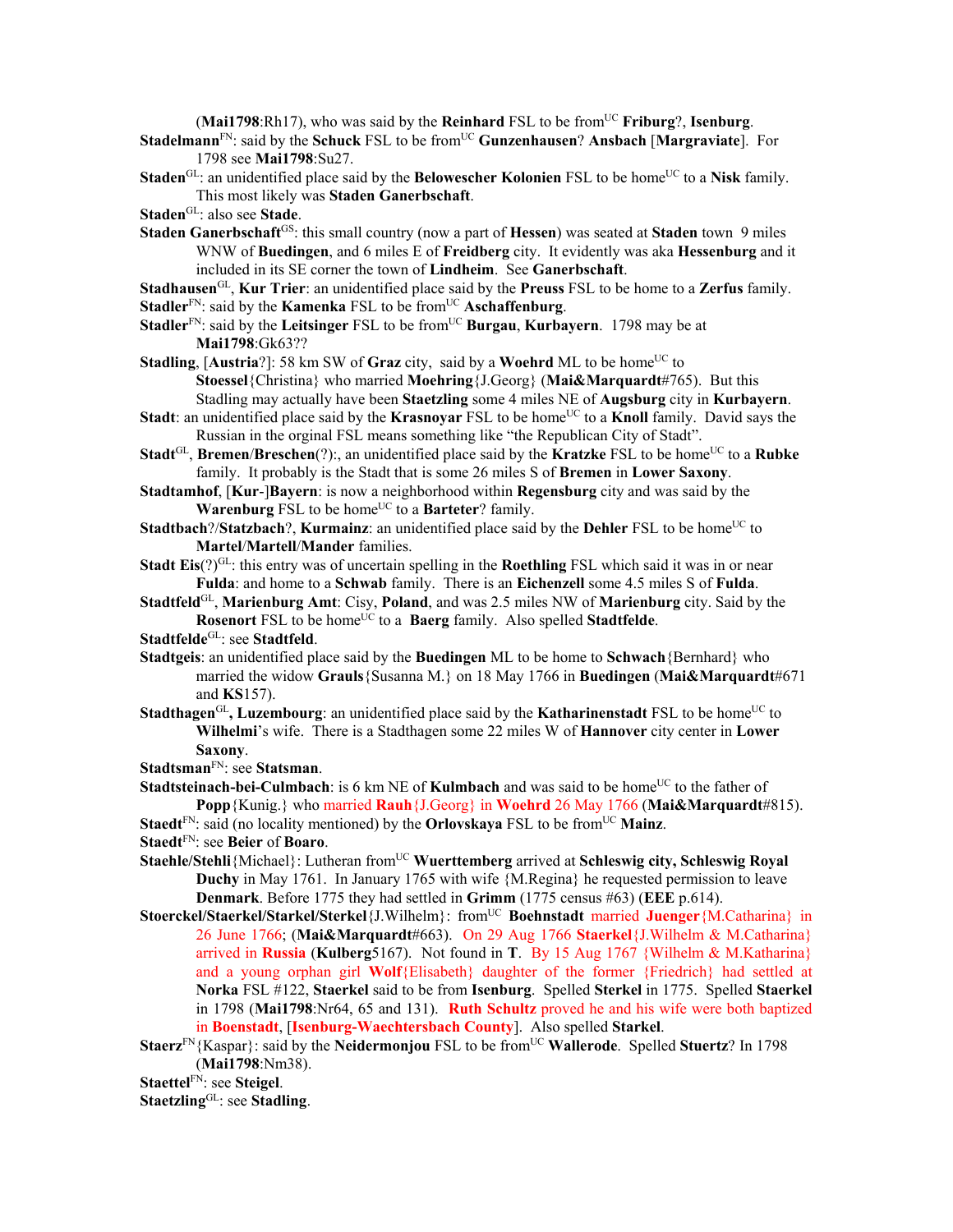- **Staf**?/**Staff/Straf/Staab**FN{Peter}: in 1766 he and ,{Maria} and a young son in **Oranienbaum** took transport for the **Volga** (**T**6067-6069). By 7 July 1767 they had settled at **Boregard** FSL #60 he said to be fromUC **Wallroth**?. Spelled **Staff**, **Straf**, and **Staab** in 1798 (**Mai1798**:Bo25,Mv579).
- **Stafelberg**?[sic?], [**Hessen-**]Darmstadt [Landgraviate]: said by the **Warenburg** FSL to be home<sup>UC</sup> to **Baecker**{Magnus}. I could find no Stafelberg in lands that were then **Hessen-Darmstadt**, but there was a **Staufenberg**??

**Staff/Stahf**{J.H.Philipp}: **KS**159 says he left **Niederzell** near **Schluechtern** headed for **Grimm**.

**Staff** FN: see **Staf** and **Stapf**.

- **Staffler**{Friedrich}: **KS**:82 and 159 say this man from<sup>UC</sup> Winterberg (which Stumpp noted was in **Westfalen**) in 1764 was sent on to the **Saratov** area as part of the group of colonists transported under the command of Captain Paykul and Cornet Rehbinder. I have not found him in any published FSL.
- **Staffort/ Stafford**, [**Baden Durlach Margraviate**]: is 13 km NE of **Karlsruhe** city, and **Gerhard Lang** says that **Beideck** {J.Michael} was born there c.1694, and married and had children there before leaving for **Denmark** and latrer going on to **Beideck** on the **Volga**. **Lang** also proved that Joseph **Gammerstrath**{Joseph} was born here about 1737.
- **Stahl**<sup>FN</sup>{G.Michael}: said by the **Brabander** FSL to be from<sup>UC</sup> **Kortheim**?, **Wuerzburg**. I could not find this family in the 1798 Volga censuses.
- **Stahl**<sup>FN</sup>{Margaretha}: a widow said by the **Brabander** FSL to be from<sup>UC</sup> Niegerschweld?, Wuerzburg [**Bishopric**]. I could find neither her nor her son in the 1798 Volga censuses.
- **Stahl**FN: aka frau **Kemmet** of **Glueckstal**, using **FHL**#1,528,431, the **GCRA** proved her origin in **Liebenzell**, **Calv** [**Amt**], **Wuerttemberg**, and that her mother was a **Weber**. See their book for a bit more.
- **Stahl/Staal**{Martin}: Lutheran, from<sup>UC</sup> **Uelbesheim/Ilvesheim, Barony of Baron von Hundheim, a Nobel landholding in Kurpfalz**. In Dec 1764 with wife and 2 daughters he last reregistered in Denmark. In May 1766 they arrived at **Kronstadt** (**EEE** pp. 610-611). **Kulberg**220 recorded that arrival of the man and wife and 5 children saying he was from <sup>UC</sup> [**Kur-**]**Pfalz** and that they were going to **Livonia**. In August 1766 he signed a pledge to settle in **Hirschenhof** colony, **Latvia** (**EEE** pp. 610-611).
- **Stahl**FN{Friderich/Friederich}: Catholic, fromUC either **Hanau** [**County**] or **Kurpfalz**, arrived at **Fridericia, Juetland Royal Province** in Dec 1760 (**EEE** p.611). **KS**:82 and 159 report that a Catholic man of this name said to be from<sup>UC</sup> Bischerstune(spelling?) in 1764 was sent on to the **Saratov** area as part of the group of colonists transported under the command of Captain Paykul and Cornet Rehbinder. In March 1764 with wife and 1 child he requested permission to leave **Denmark** (**EEE** p.611). By July 1765 they settled at **Kamenka** FSL #7 which said he was fromUC **Neustadt-bei-Heide**(?)/**Neustadt-am-Heide.**
- **Stahl<sup>FN</sup>**{Friedrich}: said by the **Kukkus** FSL #28 to be from<sup>UC</sup> **Allendorf, Braunfels**.
- **Stahl**FN{Friedrich}: fromUC **Baden-Durlach Margraviate**, arrived at **Schleswig city, Schleswig Royal Duchy** in May 1763. His first wife **Melcher**t{Margaretha} had died in March 1763 and he married second **Christians**{Wiebke/Wibke} in Aug 1763 in **Kropp, Schleswig Royal Duchy**. In April 1765 they deserted **Denmark** (**EEE** p.611). By July 1766, according to both versions of the FSL, they had settled in **Stahl-am-Karaman** FSL #10 which said he was from<sup>UC</sup> Stuttgart, **Wuerttemberg Duchy**.
- **Stahl<sup>FN</sup>**{Jacob}: Lutheran, from<sup>UC</sup> Wuerttemberg arrived at Schleswig city, Schleswig Royal Duchy in May 1761. In April 1765 with wife {Agatha} and daughter he deserted **Denmark** (**EEE** pp.611- 612). By July 1766 they were settled in **Stahl-am-Karaman** FSL #4 which said he was fromUC **Stuttgart**, **Wuerttemberg Duchy**.
- **Stahl**<sup>FN</sup>: said by the **Stahl-am-Tarlyk** FSL to be from<sup>UC</sup> **Hohenwestein**, [Schleswig-]Holstein [Royal] **Duchy**] with an orphan, **Mueller**{Samuel**}**), in the household. For 1798 see **Mai1798**:St57 and 12).
- **Stahl**{J.Heinrich}: fromUC **Meerfelden, Darmstadt** married **Pfeister**{A.Maria} in **Friedberg** 9 April 1766 (**Mai&Marquardt**#307). Not found in any later source.
- **Stahl**FN: this family name was found recorded in **Haiger** parish records during the years prior to 1767, and in **Tann** marriage records 1762-67; see **Flegel** trip.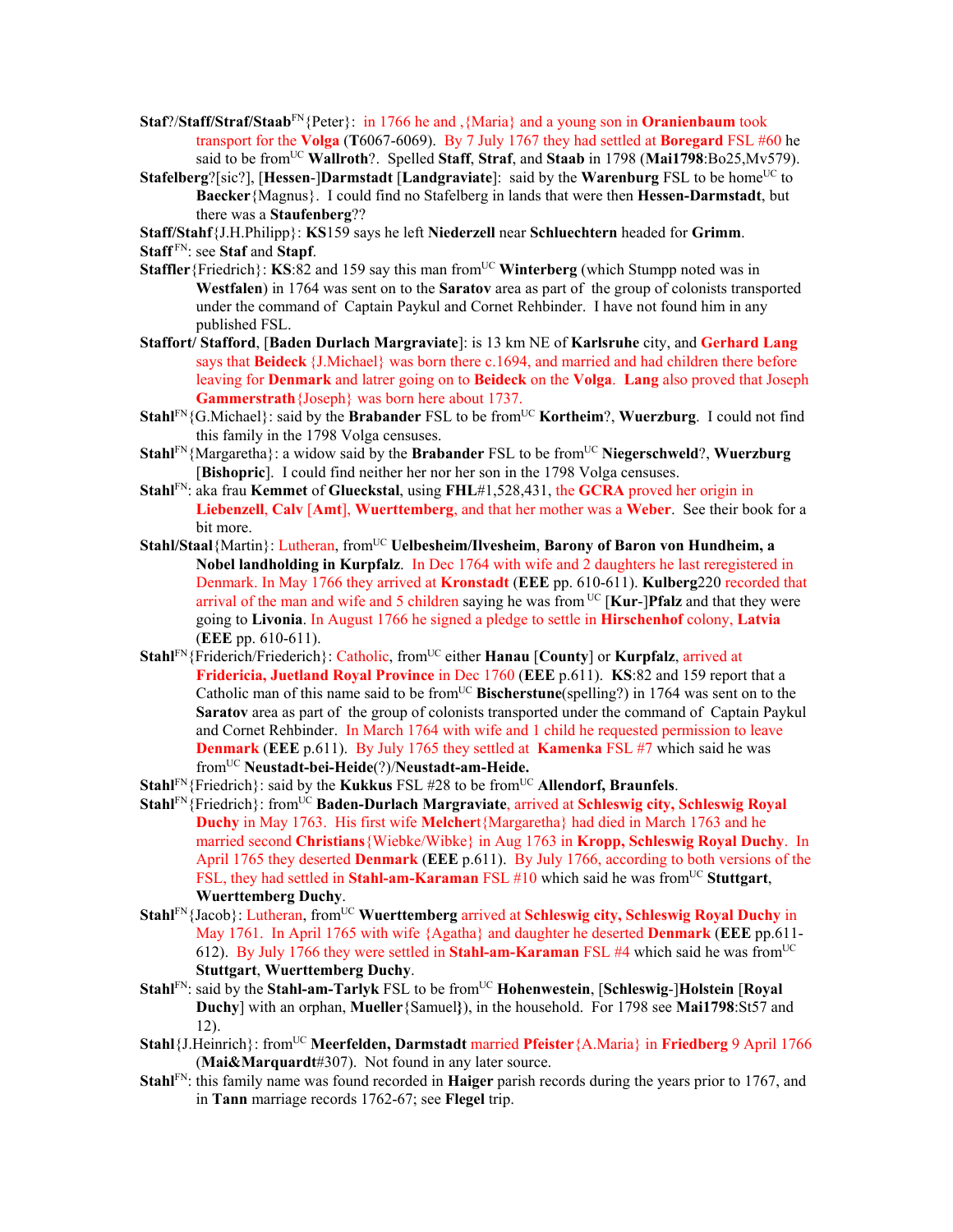- **Stahl**RN**, Sherri** has found the birth/marriage records of her **Goethmann/Goettmann** ancestors in **Reichelsheim** and **Nieder-Kinzig**, **Erbach**.
- **Stahl-am-Karaman**VV (aka **Zvonarevkut** of **Zwonarewkut**) is a German village on the eastern side of the Volga. The **Stahl-am-Karaman** FSL (first transcription printed in Vol.14, No.1 of the AHSGR Journal for Spring 1991) indicates the following origins (all unconfirmed unless otherwise noted) and families. Later the Pleve version was published in 2008 in Einwanderung Vol.4, pp.191-204,. from **Ansbach**: (**Gaurshtein/Hauerstein**9);

from **Buedingen**, **Idenburg/Isenburg**: (**Klaus**28);

from **Darmstadt**: (**Veber**);

from **Dawtenburg/Davidenburg?**, **Wuerttemberg**: (wife of **Shifler**31);

from **Eitenburg** in **Gessen/Ortenberg**, **Hessen-Kassel** [**Landgraviate**]: (**Pek**/**Beck**19);

from **Elbs**, **Dormstadt** area: (**Shifler**31);

from **Freystadt/Freistadt**, **Prussia**: (**Shraider/Schroeder**14);

from **Friburg**?, **Risenburg County**: (**Mueller**20);

from **Fridburg**?, **Rissenburg/Riesenburg** County: (**Mueller**8);

from **Friedberg**, **Holy Roman Empire**: (**Eger/Jaeger**8);

from **Galburg**?, **Holy Roman Empire**: (**Glikler**6);

from **Gening/ Dienheim**: (**Appel**48, **Grau** (**Kraus** in FSL)49, **Henneberg**32, 33, **Kewel** (his widow, now wife of **Schipper**) 40, 40a, **Kraus** (wife of **Schneider**)36, 37, 43, **Kraus**  (but really **K**r**utsch** (sic **Kraus** in FSL)38, **Kuehnreich**45b, **Loresch**34, 39, 44, **Martin**(his wid now wife of **Seibel**)45, 45a, **Martin**46, 47, **Pfeifer** (widow of Johann, wife of **Krutsch**)38, 38a, **Rot/Roth41**, **Scheidt**(wife of **Loresch**)44, **Schmidt**42, **Schnarr**?(wife of Kraus)43, 43a, **Schneider**35, 36, (wife of **Kraus**) 37, (wife of **Schmidt**)42, **Shipper/Schiffler**31, 40, and **Zeifel**/**Seibel**45, and possibly frau **Hennenberg** nee **Friedrich**?33, and the **Keil** wife of **Appel**48, and the **Nickel** wife of **Schneider**35 );

from **Gern**, **Schleisien**: (**Rose**24);

from **Gruenberg**, [**Hessen**-]**Darmstadt** [**Landgraviate**]: (**Ruebsam**25, **Ruebsam**27 and **Sassmannhausen**/**Sacksmannhausen**?26 and probably

**Schnegelberger/Sheeberg**{Conrad}25a), and possibly **Beidel**{Christoph}27);

from **Hamburg/Homberg**: (wife of **Rein**)21;

from **Heilbronn**: (**Gloeckner**6);

from **Hessen-Kassel**: (**Mueller**8 and frau **Jaeger**/widow **Mueller**8);

from **Karlsruhe**, **Baden-Tuchan/Durlach** (**Bossert**{Bernhard}3 and **Resh/**Resch{Wenzel}2, and the wife of **Gaurshtein/ Hauerstein**{Michael}9**);**

from **Kriburg**, **Dormstadt** area: (**Rizon**25);

from **Langensalza**, [**Kur**-]**Sachsen**: (**Wenzel/Vitsel**18);

from **Lauterbach**: (**Gauzen**26, **Ripsa**27 and **Sheeberg/Schnegelberger**{Johannes}25a);

from **Lipany/Lipaschile?**, **Prussia** (**Baumgart/Baumhardt**13);

from **Luebeck**: (**Frank/Frans**16);

from [**Kur**-]**Mainz**: (**Rein**21);

from **Manau**, [**Kur**-]**Sachsen**: (**Rein**21);

from **Neuberg**: (**Walter/Valter**7);

from **Pateno/Paterburg?**, **Hanau(stadt) County**: (**Raush/Rausch**29);

from **Querfurt**: (**Ott**30);

from **Querfurt**, [**Kur**-]**Sachsen**: (**Straub**15);

from **Rosenberg**, **Prussia**: (**Gut(h)**17);

from **Saxony**: (**Vitsel**18);

from **Schwechat**, **Holy Roman Empire**: (**Ott**30);

from **Schwerin**, **Neiberg/Newmark County**: (**Valter**7);

from **Stockholm**, **Sweden**: (**Lenz**5);

from **Stuttgart**, **Wuerttemberg Duchy**: (**Gutman/Guttmann**{Christoph}12,

**Pets/Betz**{Johann}11, **Stahl**{Friedrich}10 and **Treger** families, as well as of the wives of **Bossert**{Bernhard); **Lenz**{Jakob}, and **Resh**{Wenzel} and his stepdaughter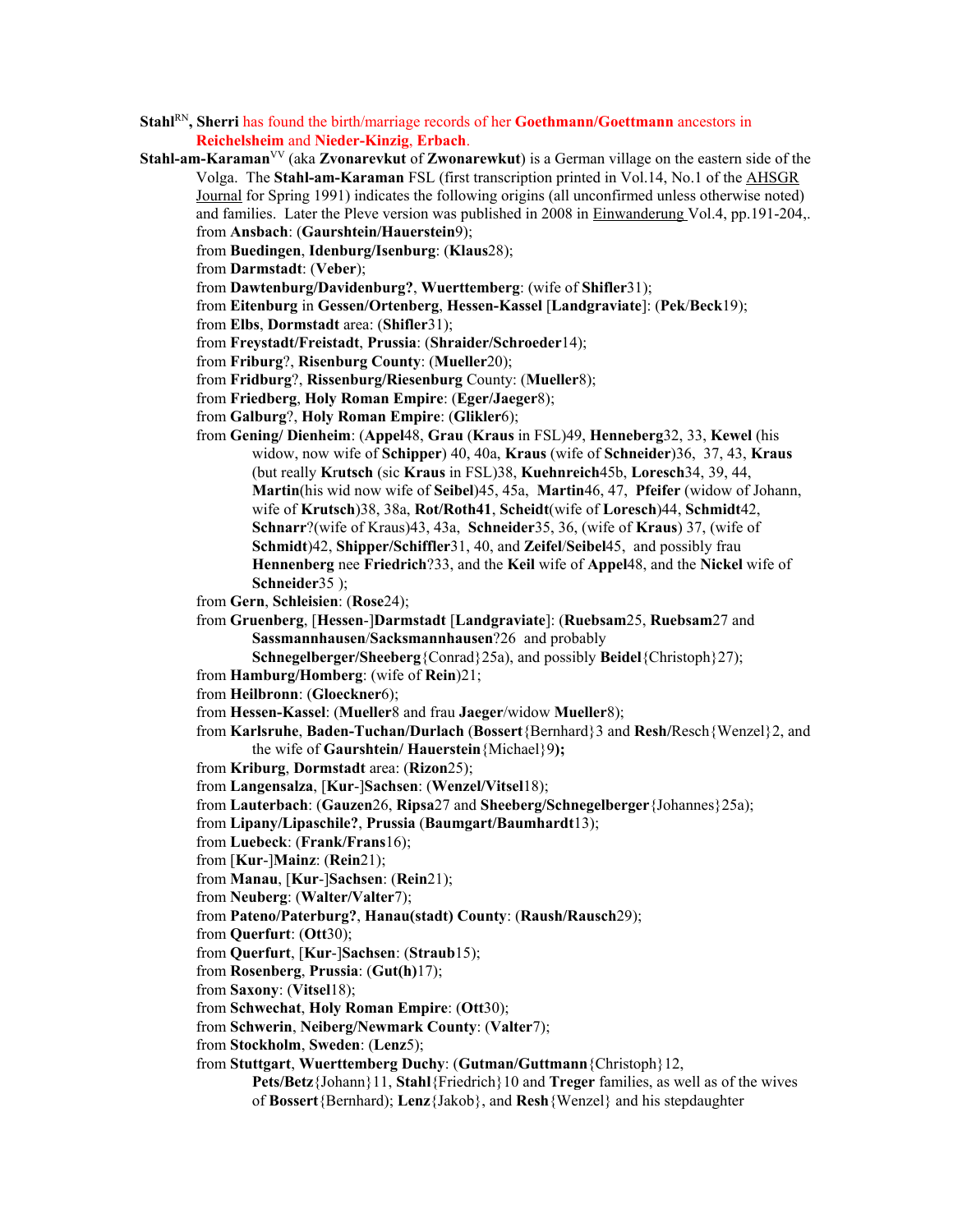**Meyer/Mirin**{Elisabeth}.

from **Tinning**?, **Daenemark**: (frau **Straub**15);

from **Weimar**, **[Kur-]Sachsen**: (**Migne/Mitne**?23).

**Stahl-am-Tarlyk**VV (aka **Stepnaja**, **Stepnaya**, **Stepnoje**, and **Stepnoye**) is a Lutheran German village founded in 1767 on the eastern side of the Volga River. Its FSL is now published in Pleve, Einwanderung …, vol.IV, pp. 205-220. According to this, the first settlers were from the following places with the family names shown here in parens. Verified corrections are in red. The number with the name is their household number in the FSL: from **Altdorf**, **Nuernberg** [**Imperial City**]: (**Schindler**51); from **Atip**? , **Holstein** [**Duchy**]: (**Schumacher**28); from **Baruth**, [**Kur**-]**Sachsen**: (**Meckel**25); from **Bentwisch**, **Mecklenburg**[-**Schwerin Duchy**]: (**Bopp**/**Popp**15); from **Bergedorf**, **Hamburg** [**Imperial City**]: (**Gies**19); from **Borg**, **Mecklenburg**[-**Schwerin Duchy**]: (**Ecksu**?33, and possibly **Bartel**{Johann}33a); from **Brunstadt**?, **Muelhausen**: (**Winzenhausen**11**);**  from **Danzig** [**Free City**]: (**Schmudy**36, **Trey**/**Treu**12); from **Dorup**, **Daenemark [Kingdom**]: (**Mertz**?37); from **Elmshorn**, [**Schleswig**-]**Holstein** [**Royal Duchy**]: (**Dietrich**50 and possibly **Mueller**{Johann}50a); from **Eltersdorf**, **Erlangen** , **Nuernberg** [**Imperial City**]: (**Obendoerfer**/**Oberndoerfer**38); from **Esnich**?, **Daenemark** [**Kingdom**]: (**Wolf**7); from **Estrup**, **Daenemark** [**Kingdom**]: (**Esterob**74); from **Flensburg**, **Daenemark** [**Kingdom**]: (**Nilsen**/**Nielsen**58); from **Gorsenbrun**?, **Holstein** [**Duchy**]: (**Hermann**10); from **Grossen-Linden**, **[Hessen-]Darmstadt** [**Landgraviate**]: (**Konrad**43); from **Grossleinungen**, **Mansfeld** [**County**]: (**Hoetsch**?8); from **Hamburg** [**Imperial City**]: (**Mahler**32, **Volmer**57); from **Heist**, **Holstein** [**Duchy**]: (**Langmacher**69); from **Hessen-Kassel** [**Landgraviate**]: (**Mosebach**73); from **Hohenwestein**/**Hohenwestedt**?, **[Schleswig-]Holstein** [**Royal Duchy**]: (**Stahl**1, and perhaps **Mueller**{Samuel}1a); from **Kiel**, [**Holstein-Gottorp Duchy**]: (**Schmidt**76, **Frank**71, **Pletner**?55, **Hesse**46); from **Kiel**, **Holstein**[-**Gottorp Duchy**]: (**Lampe**27); from **Kolbow**? **Amt**, **Mecklenburg**[-**Schwerin Duchy**]: (**Bossel**31); from **Lenzen**, [**Kur**-]**Brandenburg**: (**Matthissen{**J.Arent}5); from **Licques**?, **Frankreich**: (**Barett**23); from **Lonez**?, **Holstein** [**Duchy**]: (**Berns**23); from **Luebeck**: (**Matthisen**{Johann}5,**Scheidt** 52); from **Luetersburg**? (**Tralmann**14); from **Luetersburg**?, **Holstein** [**Duchy**]: (**Arendt**18, **Klopmann**42); from **Luoma**?, **Finnland**: (**Steinmann**42); from **Magdeburg** [**Duchy**]: (**Schaefer**64, **Spahn**40, and perhaps **Staff**40a); from **Marburg**, **Hessen-Kassel** [**Landgraviate**]: (**Holzmann**/**Holtzmann**62); from **Maribo**, **Holstein** [**Duchy sic**]: (**Marz**2); from **Minden**, **Hannover** [sic]: (**Bartel**{Ludwig}67); from **Moneksen**?, **Mecklenburg**: (**Riding**?70); from **Neu-Muenster**, **Holstein** [**Duchy**]: (**Baumgardt**13,**Brickmann**/**Bruegemann**/**Brueckmann** 34, **Krus**68, **Moritz**16, **Stappelfeld**/**Stapelfeld/Stupelfeldt**35); from **Osterby**, [**Schleswig**-]**Holstein** [**Royal Duchy**]: (**Schoenberg**6); from **Pegau**, [**Kur**-]**Sachsen**: (**Hassel**60, **Lehmann**59, and possibly **Eshouf**?60a); from **Raibach**, **Erbach** [**County**]: (**Bessinger**45);

from **Regensburg**: (**Kretzinger**66);

from **Riepen**, **Daenemark** [**Kingdom**]: (**Nordhauer**47);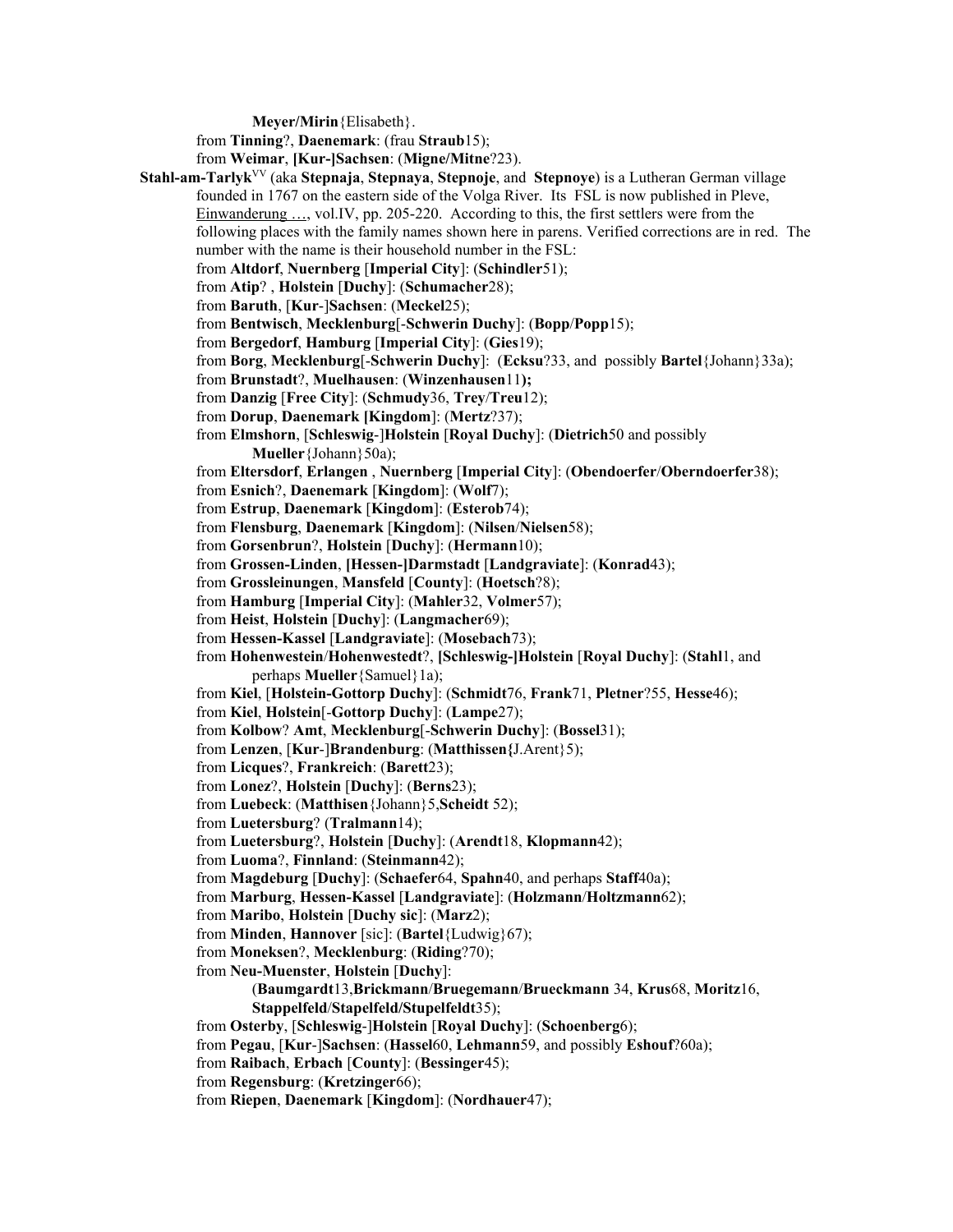from **Rostock**, **Mecklenburg**[-**Schwerin Duchy**]: (**Dibinaus**72, **Karnholz**?49); from **Scherschir**?, **Daenemark** [**Kingdom**]: (**Carl**21, **Hansen**20);

from **Schleswig-Holstein** [**Royal Duchy**]: (**Hagen**63, **Numm**54);

from **Schlouchs**?, **Daenemark** [**Kingdom**]: (**Jessen**29);

from **Schlut**?, [**Hessen**-]**Darmstadt** [**Landgraviate**]: (**Krampf**61);

from **Strassburg**, **Elsass**: (**Haar**44);

from **Suhl**, [**Kur**-]**Sachsen**: (**Grass**56);

from **Tietelsen**, **Isenburg** [**County**]: (**Nilmeier**3);

from **Tomesch**?, **Holstein** [**Duchy**]: (**Jensen**{Weiralas}41);

from **Urach**, **Wuerttemberg** [**Duchy**]: (**Fisher/Fish'ais**39);

from **Varel**, **Oldenburg** [**County**]: (**Riedlew**?30);

from **Weizersen**?, **Grindlanos**?: (**Sereisbar**?4);

from **Welt**, **Holstein** [**Duchy**]: (**Jensen**{Matthias}9);

from **Wilhelmsburg**, **Hamburg** [**Imperial City**]: (**Brunckhorst**22);

from **Wippenbach**?, **Hessen-Kassel** [**Landgraviate**]: (**Emerich**26);

from **Zechow**, [**Kur**-]**Brandenburg**: (**Pisterling**75);

- from **Zittau**, [**Kur**-]**Sachsen**: (**Dreitzler**53);
- from **Zwickau**?, [**Kur**-]**Sachsen**: (**Richter**24).

**Stahlbaum**FN: said by the **Fischer** FSL to be fromUC **Marienwerder**, **Preussen**.

- **Stahlbaum**<sup>FN</sup>: said by the **Katharinenstadt** FSL to be from<sup>UC</sup> **Amsterdam, Holland** with a wife from<sup>UC</sup> **London, England**.
- **Stahlbaum**FN: also see **Stallbaum**.
- **Stahlberg**<sup>GL</sup>: an unidentified place said by the **Neidermonjou** FSL to be home<sup>UC</sup> to **Lorey** and **Seibel** families. Kuhlberg said this was in **Isenburg**. I wonder if "Stahlberg" is not **Stollberg County**, just N of **Isenberg County**.
- **Stahlberg**<sup>GL</sup>, Leiningen [County]: an unidentified place said by the Bauer FSL to be home<sup>UC</sup> to Jung, **Lens**? and **Stetenger** families.

**Stahlberg**GL, **Pfalz-Zweibruecken Duchy**: was some 32 miles WNW of **Mannheim** city. I can find no Stahlberg that was in either **Isenburg County** or **Leiningen County** lands.

**Stahldecker**FN: see **Stalldecker**.

**Stahlecker/Stohlacker**FN: arrived in South Russia in 1819; later settled in **Gueldendorf, Odessa**; family records found by **Curt Renz** in **Honau, Reutlingen Oberamt, Wuerttemberg**.

**Stahlen, Reidesel Barony**: an unidentified place said to be home<sup>UC</sup> to **Grentez**{J.Adam} who married **Werner**{Eleonora} 22 April 1766 in **Friedberg** (**Mai&Marquardt**#331).

**Stahl, Stahlmann,Stallman** all interfiled here:

**Stahlmann**<sup>FN</sup>{Abraham/Abram}: said by the Stumpp supplement to the **Dietel** FSL p.296 to be from<sup>UC</sup> **Pfalz** (no locality indicated). **KS**159 says he had a wife and 7 children and was from **Mettenheim** near **Worms**. On 13 Sept 1766 with wife {Maria} and 5 children {Abram} arrived in **Russia** said to be from **Pfalz** (**Kulberg**5897). For a married daughter in 1798 see (**Mai1798**:Br66).

**Stahlmann**{Katharina}: age 53 named the wife of **Reichel**{Georg} in **Dietel** (**Mai1798**:Dt81).

- **Stallmann/Stahlmann/Stahl**FN{Friedrich/J.Friedrich}: **KS**159 has **Stahl** from **Bischerstune**(?) in 1764. On 3 June 1766 **Stahlmann** and wife {Helena} arrived in **Russia** he said to be from **Holstein** (**Kulberg**660). Not found in **T**. By12 May 1765 with his **Appel** wife {wife} and an **Appel**  stepson he had settled at **Dinkel** FSL #7 said to be from<sup>UC</sup> Glueckstadt, Holstein. Also spelled **Stahlmann**.
- **Stahlmann**<sup>FN</sup>{Friedrich}: by 19 Aug 1767 he, with wife {Maria}, and infant daughter {Margaretha Sophia} had settled at **Laub** FSL #36, he said to be from<sup>UC</sup> **Darmstadt** (no locality mentioned). In 1798 the wife's maiden name was given as **Glose**? (**Mai1798**:Lb44). In 1790 daughter {Margaretha} left **Herzog** to go to **Graf** to marry **Wolf**{Georg} (**Mai&Marquardt**#Mv828. Gf46).
- **Stallmann/Stahlmann/Stahl**FN{J.Wilhelm}: married **Soeerens**{Brigitta Louisa Dorothea} in **Luebeck** 16 Oct 1765 (**Mai&Marquardt**#35). **Die Luebecker Traulisten** has **Stahl**, and {Luisa}. **KS**159 has **Stahl**, {Brigitte} and the wrong year: 1766. Not found in **Kulberg**.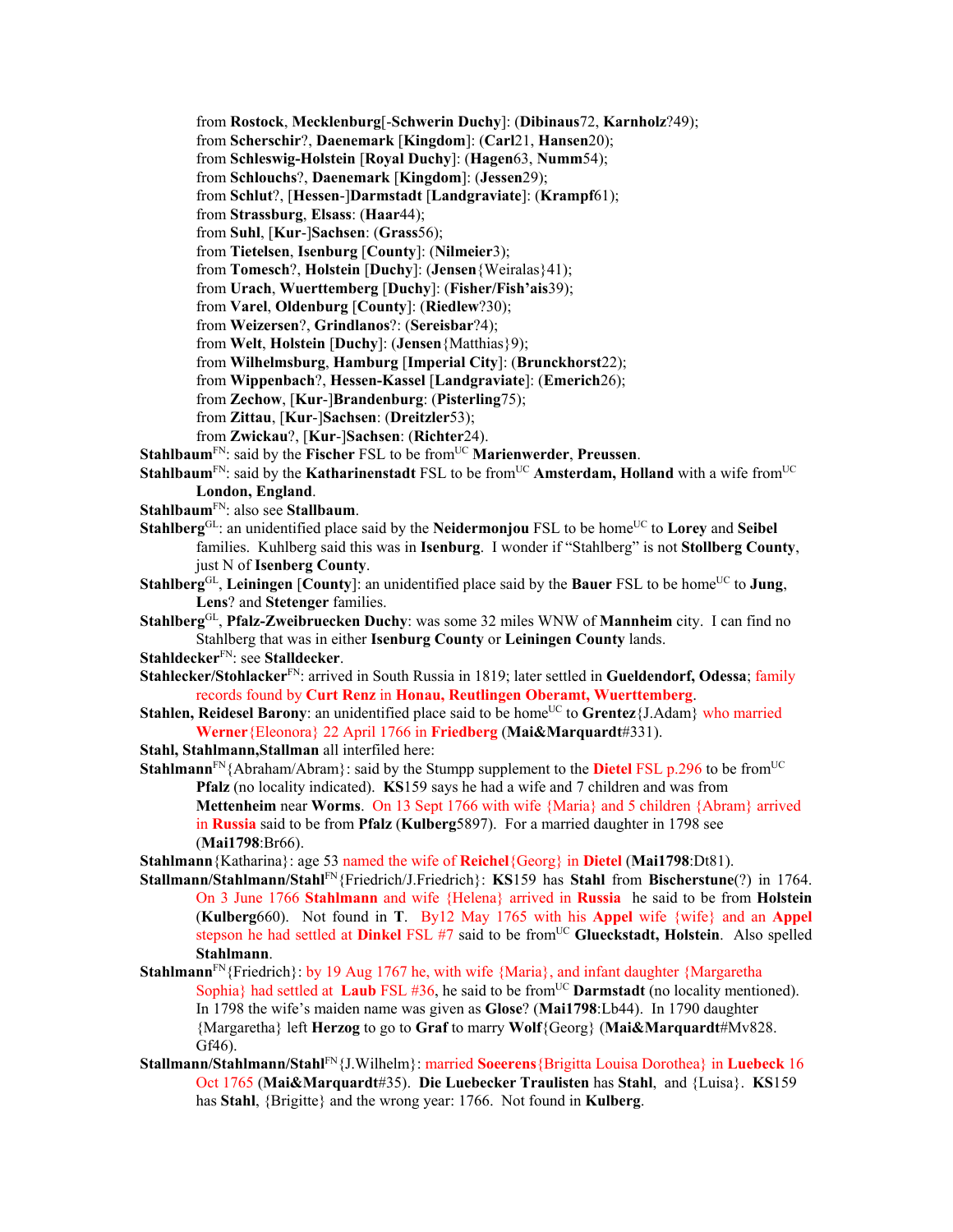- **Stallmann**{M.Sophia}: in 1798 she was wife **Weber**{J.Michael} who was the adopted son of **Kahler**{J.Michael} (**Mai1798**:Lb18).
- **Staiger/Steiger**FN: said by the **Bergdorf** 1816 census (**KS**:660, 451) to have been from **Bodelshausen**, **Tuebingen** [**Amt**], **Wuerttemberg**. This origin was verified by the **GCRA** using **FHL**(1,457,442). See their book for more detail. Also spelled **Steiger**.
- **StallbaumSteahlmann**FN{M.Christina}: this orphan girl was said by the **Boaro** FSL to be living in a **Boch** family that was from<sup>UC</sup> Gohren, Dessau. Spelled Stahlbaum in 1798 (Mai1798: Mv288).
- **Stallbaum/Stahlbaum**FN{AugustW}: this orphan was said by the **Boaro** FSL to be living in a **Hede** family that was fromUC **Rieben**, **Dessau**. Spelled **Stahlbaum** in 1798 (**Mai1798**: Bx07, 21). The father of these two Stallbaum children may have been Christian (see Mv288).
- **Stalldecker/Stahldecker**<sup>FN</sup>: said by the **Brabander** FSL to be from<sup>UC</sup> **Sigmarigen**?, **Oberesterhof**? (sic.). Spelled **Stahldecker** in 1798 (**Mai1798**:Bn35).
- **Stallmann**: filed with **Stahlmann**.
- **Stalp**{Friedrich}: **KS**159 says he was from **Allendorf** near **Wetzlar**. No further information.
- **Stals**GL**-bei-Taugemuedung, Preussen**: an unidentified place said by the **Katharinenstadt** FSL to be home<sup>UC</sup> to a **Fleischer** family.
- **Stambach**, [**Pfalz-**]**Zweibruecken** [**Duchy]**: is 4 miles E of **Zweibruechen** and said by the **Seewald** FSL to be home<sup>UC</sup> to the **Artzer/Arzer** {Philipp Anton} and **Brungard** {Franz} families (#33 and 40) respectively).
- **Stamm<sup>FN</sup> said by the Frank FSL to be from<sup>UC</sup> Obermundstadt, Isenburg.**
- **Stamm** {Johannes}: born in 1746, from<sup>UC</sup> **Kellenbach**, brother of {Peter}. On 30 May 1766 he and his brother {Peter} both single arrived in **Russia**, said to be from **Mainz** (**Kulberg**5472). By 25 May 1767 he, his **Hummel** wife and brother {Peter} had settled at **Goebel** FSL #2, he said to be from **Kellenbach, Kurmainz**. In 1798 he was still in **Goebel** (**Mai1798**:Gb35), other **Stamm** at Hn4.
- **Stamm** {Peter}: born in 1751, from<sup>UC</sup> **Kellenbach**, brother of {Johannes} On 30 May 1766 he and his brother {Johannes} both single arrived in **Russia**, said to be from **Mainz** (**Kulberg**5472). By 25 May 1767 he had settled with his brother {Johannes} and his sister-in-law at **Goebel** FSL #2. He died before 1798.
- **Stamm**{Nicolaus}: Corina **Hirt** said he was born in<sup>UC</sup> **Kellenbach** in 1737 and married **Gabel**{A.Maria} 23 Feb 1764 in nearby **Hessheim**. On 30 May 1766 he and wife }Anna} arrived in **Russia**, he said to be from **Mainz** (**Kulberg**516). By 25 May 1767 this couple had settled at **Goebel** FSL #2, he said to be from **Kellenbach, Kurmainz**. He died before 1798.
- **Stamm**FN: also see **Stan** and **Stanow**.
- **Stammer**FN{F.Daniel}: married **Muhrd**/**Muehrden**{Margaretha E.} in **Luebeck** 23 Aug 1764
- (**Mai&Marquardt**#3). **KS**159 has no family name for her and says she is from **Muehrden**. **Stammheim<sup>GL</sup>**, **Isenburg**: is some 8 miles W of **Buedingen** city, and said by the **Kraft** FSL to be home<sup>UC</sup> to a **Schuldeis** family. **Wagner1** p. 85 reported that the marriage record in **Duedelsheim**,
- [Isenburg-Buedingen County] said frau **Magel** of **Balzer** was a **Stoffel** fromUC **Stammheim**. **Stamor**?FN: said by the **Holstein** FSL to be from<sup>UC</sup> **Wendtorf**(?), **Holstein**.
- **Stan**<sup>FN</sup>: said by the **Walter** FSL to be from<sup>UC</sup> Lofert, Hesse-Darmstadt. Evidently family name was later spelled **Stamm**.
- **Stan**FN: also see **Stanow**.
- **Standacher**<sup>FN</sup>: said by the **Seelmann** FSL to be from<sup>UC</sup> **Eckstedt**, [**Kurmainz**?]. In 1798 spelled **Staudaker** (**Mai1798**:Sm20,32 and 34).
- **Stando**?FN: said by the **Messer** FSL to be from<sup>UC</sup> **Brandenburg** (no locality mentioned).
- **Stanewo**(?)<sup>GL</sup>, **Vierstammstadt**(?):an unidentified place said by the **Dobrinka** FSL to be home<sup>UC</sup> to a **Wenzel** family.
- **Stang** FN: said by the **Ernestinendorf** FSL to be fromUC **Wallernhausen**, [**Isenburg**-]**Budedingen**.
- **Stang**{Christina/Frederica}: on 4 July 1766 she and her **Krause/Kraus** husband arrived in **Russia** he said to have come from [**Anhalt-**]**Zerbst** (**Kulberg**1276). Later in 1766 [**Krause]** and wife in **Oranienbaum** took transport for the **Volga (T**5384-5385). By 25 July 1765 this couple had settled at **Fischer** FSL #15 he said to be fromUC **Ersterk**?, **Schlesien**. In 1798 ey were still in **Fischer,** her maiden name given as **Stang (Mai1798**:Fs21).
- **Stang**{J.Henrich/Bernhard}: from **Wallernhausen/Wallershausen** married **Seibert**{A.Christina} in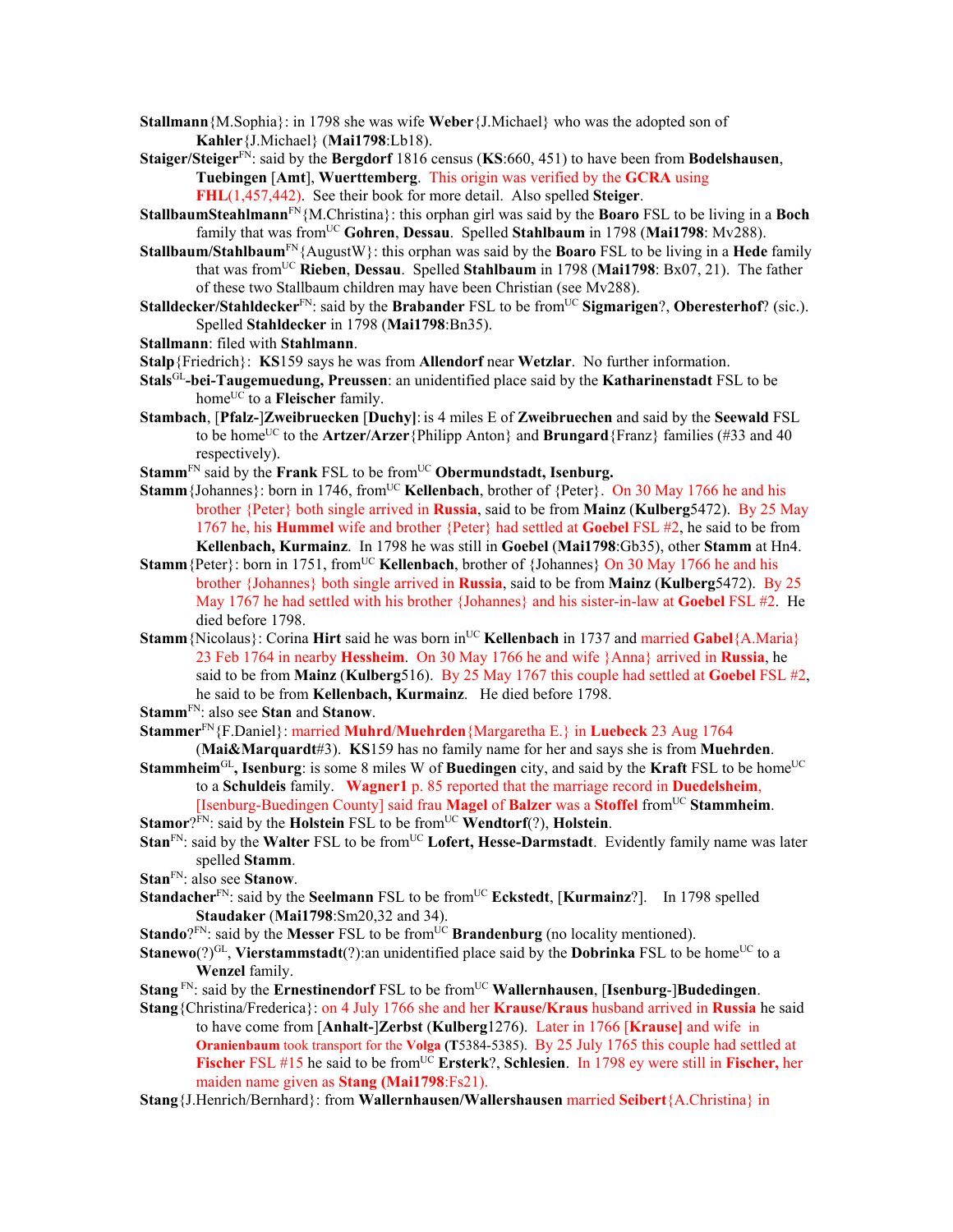**Buedingen** 27 June 1766 (**Mai&Marquart**#718). **KS**158 & 159 say that **Wallernhausen** was near **Buedingen**. By 16 Sept 1767 with grown son {J.Heinrich} he, now a widower, has settled at **Jag.Polyana** #8 as {Bernhard} said to be from **Wallernhausen**. In 1798 {Heinrich} with an **Appel** wife {Elisabeth}was still living in **Yagodnaya Polyana** (**Mai1798**:Yp29).

- **Stang** {Friedericka Eliesabetha}: fromUC **Wallernhausen** which **KS**121 said was near **Buedingen**, married **Beutel**{Johannes} in **Luebeck** 27 June 1766 (**Mai&Marquardt**#719). **KS**121 said they were heading for **Yagodnaya Polyana**. This **Beutel** couple arrived in **Russia** 13 Sept. 1766 (**Kulberg**6217). Not found in **T**. This couple had by Sept 1767 settled in **Jagodnaya Poljana** #25.
- **Stang**FN{Sebastian}: said by the **Volmer** FSL to be fromUC **Gernsheim**, **Kurmainz**. **Rosemary Larsen** says that the Russian version of the FSL had this place as **Kinisem** but in fact his origin was in **Koenigheim**, **Tauberbischsheim**, **Kurmainz**.
- **Stangendorf**<sup>GL</sup>: Said by the **Boaro** FSL to be home<sup>UC</sup> to a **Lotz** family. There is a Stangedorf some 4 miles NE of **Zwickau** city in **Saxony**. Others were in what is now Poland and the Czech Republic.
- **Stangenrod**, [**Hessen-Darmstadt Landgraviate**]: is 12 miles ENE of **Giessen** city and said by the **Ernestinendorf** FSL to be home<sup>UC</sup> to **Kutscher**{J.Georg}/**Kutchera** /**Kutscher**?{Johann}/**Kutscher**39, and **Ron**?/**Rohn** families. Kuhlberg said, in regards to

{J.Georg}, that this was in **Darmstadt**, and in regards to the others that it was in **Hessen**. **Stangenrod, [Hessen-]Darmstadt** [Landgraviate]: said by the **Rosenheim** FSL to be home<sup>UC</sup> to a **Pflug** 

- family.
- **Stangl**RN, **Thomas A**: is the editor of origins research and an origin verifier for the **GCRA** book on the **Glueckstal** colonies.
- **Stankowic** FN: said by the **Seelmann** FSL to be fromUC **Gradisce**, **Slowenien**. In 1798 spelled **Stankovich** (**Mai1798**:Sm8 and 4).

**Stankovich**FN: see **Stankowic**.

- **Stanov**FN: see **Stanow**.
- **Stanow**<sup>FN</sup>: said by the **Husaren** FSL to be from<sup>UC</sup> **Konstantinopol, Tuerkei**. In 1798 spelled **Stanov** and **Stan** (**Mai1798**:Hn31) and **Stamm** (Sd19).
- **Stapelfeld**FN: see **Stappelfeld**.
- **Stapen**<sup>GL</sup>, **Preussen**: an unidentified place said by the **Anton** FSL to be home<sup>UC</sup> to a **Hardt** family. There is a Stapen in **Sachsen-Anhalt** some 32 miles SW of **Wittenberge**.
- **Stapf/Staff**FN{J.Georg}: this **Staff** married a **Hanke**{M.Elisabeth} in **Rosslau** in April 1766 (**Mai&Marquardt**#900, **Kulberg**1576 &**KS**159). They are listed as **Stapf**{Johann & Elisabeth} in the **Orlovskaya** FSL #82, he said to be from<sup>UC</sup> **Coburg** (no locality mentioned). The family name was spelled **Staff** in 1798 (**Mai1798**:Or11).

**Stapplefeld**: see **Stupelfeldt**.

- **Staples** {J.Georg}: from<sup>UC</sup> **Hanau** [**County**] was a godparent at the baptism of the **Berg-Hoerner** couple's son in **Luebeck** 16 Aug 1766 (**Mai&Marquardt**#1329). Not found in any later source.
- **Stapper/Stopper**<sup>FN</sup>: said by the Pleve version of the **Jagodnaja Poljana** FSL #65 to be from<sup>UC</sup> **Hannover**; said by the Kromm version to be from<sup>UC</sup> **Hollbach** near **Hanau** (pp.31, 34). Also spelled **Stopper**.
- **Starck**FN: see **Stark** and **Storke**.
- **Starenkburg** $(?)^{GL}$ , **Heppenheim**: an unidentified place said by the **Volmer** FSL to be home<sup>UC</sup> to a **Weikauf** family.
- **Starfritz**<sup>GL</sup>, **Hesse County**: said by the **Walter** FSL to be home<sup>UC</sup> to a **Brethauer** family, and identified by the **Walter Research Group** as **Sterbfritz**.
- **Stargard**, [**Farther Pommern**, **Kur**-]**Brandenburg**: is now Stargard Szczecinski, **Poland**, was some 20 miles ESE of **Stettin** city, and was said by the **Reinhard** FSL to be home<sup>UC</sup> to

**Schmidt**{Wilhelm}. Said by the **Straub** FSL to be home<sup>UC</sup> to a **Biekse**?/**Biske**? family.

**Stargard**GL, **Kursachsen**: is now Stargard Gubinski, **Poland**, some 73 miles SE of **Berlin** center. **Stargardt**GL, [**Farther**-]**Pommern**, [**Kurbrandenburg**]: is probably the same as **Stargard,** 

**Brandenburg**, see above; said by the **Katharinenstadt** FSL to be home<sup>UC</sup> to a **Bohn** family.

**Staritsa**VV: a version of the Russian name for **Reinwald.**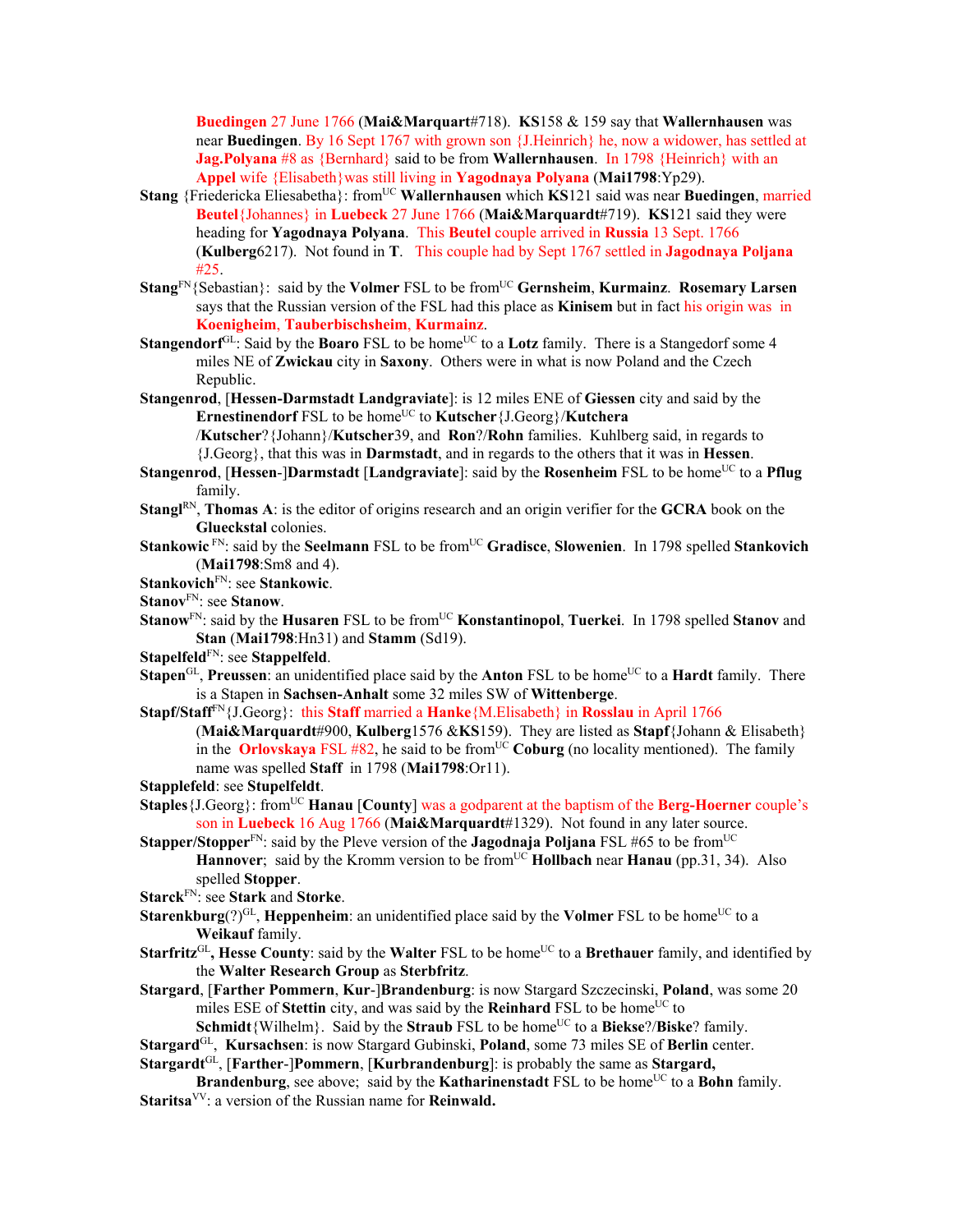**Stariza**VV: a version of the Russian name for **Reinwald.** 

- **Stark**<sup>FN</sup>: said (no locality indicated) by the **Brabander** FSL to be from<sup>UC</sup> **Bamberg**. Starck should be checked in 1798.
- **Stark**<sup>FN</sup>: said by the **Paulskaya** FSL to be from<sup>UC</sup> **Hamburg** (no locality mentioned). In 1798 the family name was spelled **Starck** (**Mai1798**:Ss08).
- **Stark**{M. Anna}: daughter of {Conrad} of **Coblenz** married **Wolff**{J.Wolfgang} in **Woerhd** 21 May 1766 (**Mai&Marquardt**#811). **KS**165 has {Konrad} and **Koblenz**. Later in 1766 this couple took transport in **Oranienbaum** for the **Volga** on which trip both perished (**T**4658-4659).No further information.

**Stark/Starck**{J.Heinrich}: **KS**159 says he came from **Momberg** near **Kirchhain**. No further information. **Starkel**FN: see **Stoerckel**.

**Starkenburg**GL, [**Kur**-]**Mainz**: an unidentified place said by the **Schuck** FSL to be homeUC to a **Freihaut** family.

**Starkloff**FN: see **Stekloff**.

**Starkstadt**?, [Kur-]Mainz: an unidentified place said by the **Ober-Monjou** FSL to be home<sup>UC</sup> to an **Aumueller** family.

**Stary Muensterburg**GL: see **Muensterburg**.

- **Stassfurt**GL, [**Magdeburg Duchy**]: is some 18 miles S of Magdeburg city, and said by the **Orlovskaya** FSL to be home<sup> $\overline{U}C$ </sup> to a **Vogt** family.
- **Statsman**FN: listed by both the 1816 **Neudorf** census (#56) and **KS**:452 with no origin. Using **FHL**#1,190,269, the **GCRA** proved their origin in **Rietheim**, **Urach** [**Amt**], **Wuerttemberg**. Also spelled **Stadtsman**. See the **GCRA** book for more
- **Statzbach**GL: see **Stadtbach**.
- **Staub**<sup>FN</sup>{Peter}: he is said by the **Mariental** FSL #63 to be from<sup>UC</sup> **Saargemuend, Lothringen** while it says Frau Staub is fromUC **Zweibruecken**. The 1798 **Mariental** census says her maiden name was **Luetzig** (**Mai1798**:Mt55).

**Staub**{Conrad}: **KS**159 says he married **Link**{Cath.} in **Saratowka** in 1765. No further information. **Staub**{Jacob}: arrived in **Russia** 31 May 1766, a single Catholic from **Trier**

- **Staub**{Johannes}: **KS**159 says with wife and 2 children he left either **Bieber** or **Lohrhaupten** near **Gelnhausen**. No further information.
- **Staub**FN: also see **Straub**.
- **Staubing**GL**, [**Kur**-]Bayern**: is some 15 miles SW of **Regensburg** and said by the **Herzog** FSL to be homeUC to a **Billinger** family.
- **Stauch**{M.Johanna}: mother of **Schreiner**{J.Jacob} who was baptized 11 May 1766 in **Luebeck** (**Mai&Marquardt**#1353). Not later reference found.
- **Stauch**FN: this family name was found recorded in **Schotten** parish records for many generations prior to 1767; see **Flegel** trip.
- **Staud**FN: said by the **Koehler** FSL to be the maiden name of frau **Bauer**.
- **Staud**<sup>FN</sup>: said by the **Preuss** FSL to be from<sup>UC</sup> **Mittelholz, Kurtrier.** This was later spelled **Staudt**.

**Staudaker**<sup>FN</sup>: said by the **Rosenheim** FSL to be from<sup>UC</sup> **Hinterberg**, **Herzogtum Kaerten** and the wife's maiden name was given as **Muehlbacher**. I could not locate them or any descendant in **Mai1798**.

**Staudaker**FN: also see **Standacher**.

- **Staudt**FN: this family name was found recorded in **Winterhausen** marriage records 1760-1769; see **Flegel** trip.
- **Staudt**FN: also see **Staud.**
- **Stauf**GL, Ansbach: said by the **Herzog** FSL to be home<sup>UC</sup> to a **Rurenschop** family. The most likely place is in **Bavaria** some 31 miles SE of **Ansbach** city.

**Staufenberg**<sup>GL</sup>: an unidentified place said by the **Ernestinendorf** FSL to be home<sup>UC</sup> to a **Becker**{J.Heinrich}family and possibly to a **Falk**? family. Said by the **Paulskaya** FSL to be home<sup>UC</sup> to a **Volk** family. This probably was in **Hessen-Darmstadt** some 6 miles NNE of **Giessen** city, but there was another Staufenberg in **Baden-Baden Duchy**, or this may have referred to the **Barony** below.

**Staufenberg** GL: an unidentified place said by the **Ernestinendorf** FSL to be home<sup>UC</sup> to a **Jung**(J.Heinrich family. Kuhlberg said this was in **Hessen**, if he was correct, this surely was the one 6 miles NNE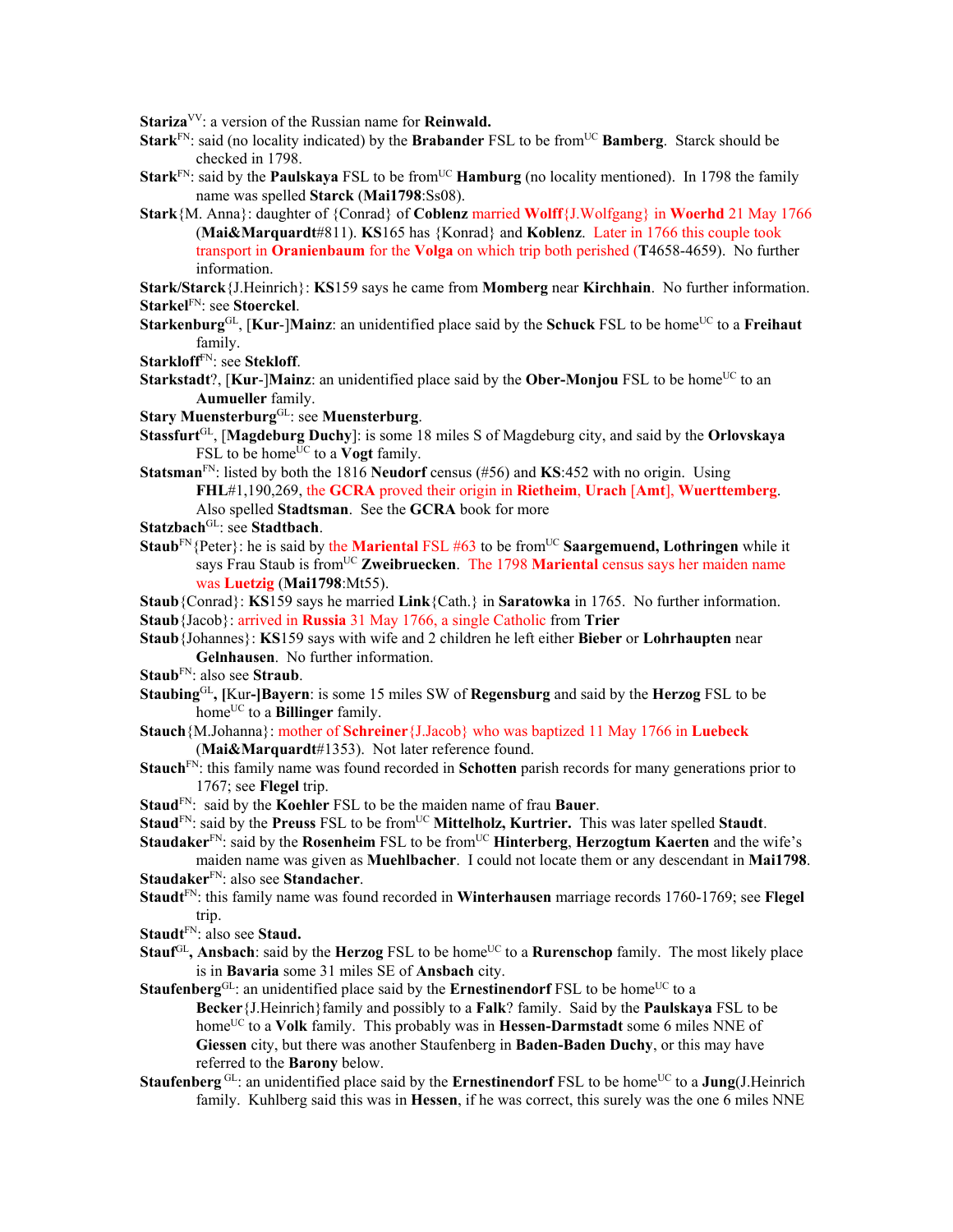of **Giessen**. Otherwise this may have referred to the **Barony** below.

**Staufenberg**: **Becker**{J/Conrad} was baptized here in 1765. Young **Becker**'s parenets settled at **Warenburg** FSL #87.

- **Staufer**<sup>FN</sup>: this widowed sister-in-law of **Zittel**{Jacob} was said by the **Reinwald** FSL to be from<sup>UC</sup> [**Baden**-]**Durlach** [**Margraviate**].
- **Staufer**{Barbara}: **KS**144 says she was wife of **Luft**{Jacob} and mother to 6. No further information found.
- **Stauffenberg Barony**GL: was a small barony just W of **Ebingen**, Baden-Wuerttemberg.
- **Staugacker**{Philipp}: **KS**:82 and 159 say this party of 4 from<sup>UC</sup> **Frankfurt** in 1764 was sent on to the **Saratov** area as part of the group of colonists transported under the command of Captain Paykul and Cornet Rehbinder. I have not found them in any published FSL.
- **Stauhusen**?<sup>GL</sup>: an unidentified place said by the **Neidermonjou** FSL to be home<sup>UC</sup> to a **Schaefer**{Balthasar} family.
- **Staus**FN: said by the 1816 **Glueckstal** census (**KS**:673, 452) to be from **Markgroeningen**, **Ludwigsburg** [**Amt**], **Wuerttemberg**. Using **FHL**(1,056,750-1), the **GCRA** verified this origin; although they also believe that the colonist was born in **Pfeffingen**, **Balingen** [**Amt**], **Wuerttemberg**. See the **GCRA** book for more details. Also spelled **Stauss**.
- **Stauss**FN: see **Staus**.
- **Stavenshagen**: is **Stawiszyn**-**bei**-**Kalisch**.
- **Stawashin**, **Prussia**: is **Stawiszyn**-**bei**-**Kalisch**.
- **Stawiszyn**, **Poland**: is **Stawiszyn**-**bei**-**Kalisch**.
- **Stawiszyn**-**bei**-**Kalisch**, **Prussia**: is some 10 miles N of Kalisch, **Poland**; according to Jerry Frank its German name was **Stavenshagen**, not **Rubin**.
- **Stebbach**GL, **Sinsheim** [**Amt**], **Baden**: is 8 miles SE of **Sinsheim** city, and said by the 1816 **Glueckstal** census to be home<sup>UC</sup> to frau Beck.
- **Stebenow&Stabenow**{A.Elisabeth}<sup>FN</sup>: this widow of {Andreas} was listed in the 1798 **Stephan** census (**Mai1798**:Sp5), but I cannot find her in any FSL.
- **Stebenow**{Margaretha K}FN: this daughter of {Friedrich} left **Stephan** in 1788 (**Mai1798**:Mv2833, Ho17), but I cannot find them in any FSL.
- **Stabenau**{E.Dorothea}: god parent at the 4 April 1766 **Luebeck** baptism of **Winckler**{Sophia Elisabeth} the twin daughter of {Georg} and his wife **Hummel**{Anna} (**Mai&Marquardt**#1283).
- **Stabenau**{Gottfried}: god parent at the 4 April 1766 **Luebeck** baptism of **Winckler**{Anthon Christian Gottfried} the twin son of {Georg} and his wife **Hummel**{Anna} (**Mai&Marquardt**#1283). Not found in **Kulberg**, **KS**, **T**, published FSL, or **Mai1798**.
- **Staus**{Conrad}: and wife **Figel**{A.Maria} had a son baptized in **Luebeck** 13 July 1766 (**Mai&Marquardt**#1358).
- **Stebler**FN: listed in the **Bergdorf** 1858 census (**KS**:665, 453) without origin. Origin in **Musberg**, **Boeblingen** [**Amt**], **Wuerttemberg** was proven by the **GCRA** using **FHL**(1,055,878). See the **GCRA** book for more details. Also spelled **Stabler**.
- **Stebler**<sup>FN</sup>: said by the 1798 **Norka** census to be the maiden name of frau **Kildau**<sup>FN</sup>{Just} **(Mai1798**:Nr63).
- **Stebner**FN: see **Tschitibner**.
- **Stecher/Steckhert**{Gottfried Adam/Georg Friedrich Adam}: married **Hoch**{M.Anna} in **Rosslau** 28 May 1765 (**Mai&Marquardt** #834). **KS**135 {has M.Anna Barbara}. Not found in **Kulberg** or in **T**. By 25 April 1767 {Georg Friederick Adam & M.Adam} with young son {Gottlieb} had settled at **Schaefer** FSL #45, the husband said to come from **Bueden**(?), **Sachsen**. In 1798 a likely daughter **Steckhert**(?){M.Anna} was listed in **Schaefer** but working in **Nieder-Monjou**  (**Mai1798**:Sf36
- **Steckelberg**GL: said by the **Schoenchen** FSL to be home<sup>UC</sup> to a **Kamp** family. I could only find 1 Steckelberg, a very tiny place, then in **Kursachsen**, 12 km N of **Zeitz** city. But there are a variety of similarly spelled places.
- **Steckenborn**, [**Juelich Duchy**, near] **Aachen** [**Imperial City**]: is 24 km SE of **Aachen** city, and said by the **Schoenchen** FSL to be home<sup>UC</sup> to **Wagner**23
- **Steckenmeister** {Maria}: according to a **Friedberg** ML she was from<sup>UC</sup> **Allendorff, Graefenstein** married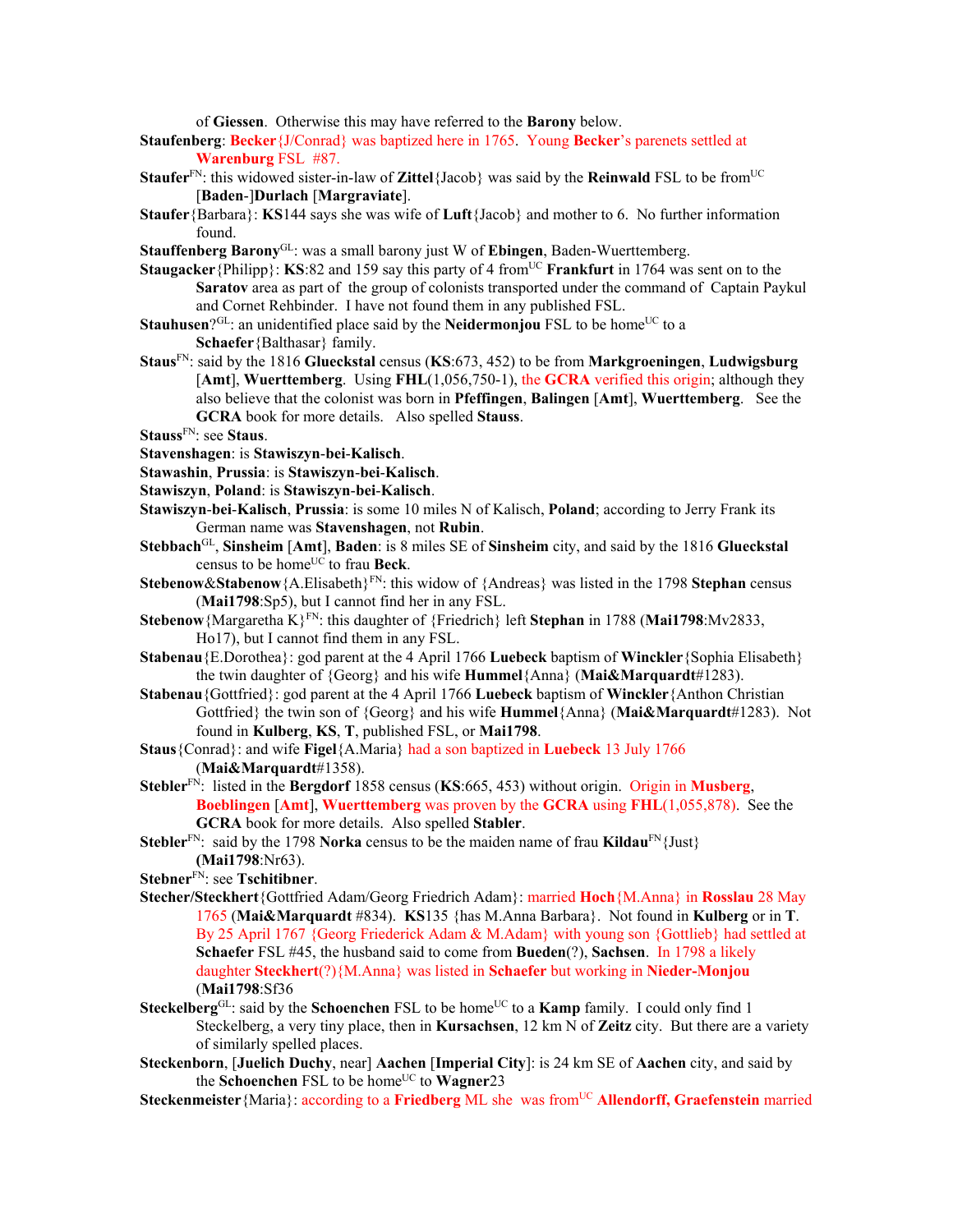in 1766 married **Becker**FN{David}; by 1767 the couple was in **Kukkus** (**Mai&Marquardt**#344). **Stecker**?FN: said by the **Boregard** FSL to be from<sup>UC</sup> **Heneswart**? with a **Bachman** stepdaughter in the

household. I could not find this family in the 1798 Volga censuses.

**Stecker**<sup>FN</sup>: said by the **Katharinenstadt** FSL to be from<sup>UC</sup> **Tarsilant**(?).

- **Stecker**{A.Margarethe}: married **Hartmann**{J.Georg} in **Rosslau** 20 May 1766 (**Mai&Marquardt**#980). **KS**133 & 159 both have the wrong year: 1765. They may be a couple who arrived in **Russia** 20 May 1766 as {Georg & Margaretha} with no children **(Kuhlberg**596). Later in 1766 {Georg & Margaretha} in **Oranienbaum** took ship for the **Volga** (**T**3511-3512). Not found in any later source.
- **Steckhert**: go to **Stecher.**
- **Stecklein** {Peter+w+4}: **Kulberg**107 said they were Catholic from<sup>UC</sup> **Wuerzburg**. Not found in **T** or in any published FSL.
- **Stecklein**{Simon}: I could not find them in **Kulberg**. They were probable **Zug** first settlers said by Recruiter Beauregard's 1768 list (Lk122) to have been from<sup>UC</sup> Sassendorf. Probably spelled **Stocklein** in 1767 (**T**4688-4690). For 1798 see **Mai1798**:Zg17 and 37.
- **Stecklein** \FN: see **Stocklein** and **Strecklein**.

Stedal<sup>GL</sup>, see Stendal.

- **Steeden**, [**Wied**-]**Runkel** [**County**]: is 2.8 km NW of **Runkel** town and was said by the **Warenburg** FSL to be home<sup>UC</sup> to a **Krentz** family.
- **Stefan**FN: listed by the 1816 **Kassel** census (#89) without origin. Not listed in the **GCRA** book.
- **Stefan**{Joachim}: **KS**:82 and 159 say this man from<sup>UC</sup> Luebeck in 1764 was sent on to the **Saratov** area as part of the group of colonists transported under the command of Captain Paykul and Cornet Rehbinder. I have not found them in any published FSL.

**Steffer**FN: see **Stieber**.

- **Steffin, Brandenburg**[sic?]: said by the **Urbach** FSL to be home<sup>UC</sup> to a **Bott** family. The only Steffin which I can find is 2.5 km SSE of **Wismar** city and was then at the border of a small exclave of **Sweden**(!) and the **Mecklenburg-Schwerin Duchy** – I can't discern to which it belonged.
- **Stegel**FN: said by the 1798 census to be the maiden name of frau **Ritter** originally of **Dehler** (**Mai1798**:Bn24).
- **Stegeman**FN: according to a **Rosslau** ML this woman (no origin given) married in 1766 an **Arendholtz** man; by 1767 the couple was in **Jost** (**Mai&Marquardt**#961).
- **Steger**<sup>FN</sup>: said by the **Belowescher Kolonien** FSL to be from<sup>UC</sup> **Solms** (no locality mentioned) and to have married a **Wilhelm** woman in **Oranienbaum**.
- **Stegmann**<sup>FN</sup>: said by the **Pfeiffer** FSL to be from<sup>UC</sup> **Aschaffenburg**.
- **Stegmeier**FN: arrived in South Russia in 1819, later settled in **Gueldendorf, Odessa**; family records found by **Curt Renz** in **Weiler**, **Brackenheim Oberamt**, **Wuerttemberg**.
- **Stehle**FN: not found in an FSL [check kz25] but was in the 1775 **Grimm** census #63. For 1798 see **Mai1798**:Gm83, 173 and Br50.
- **Stehle**<sup>FN</sup> said by the **Kautz** FSL to be from<sup>UC</sup> **Waldangelloch/Waldenloch**, **Wuerttemberg**.
- **Stehlfeld**<sup>FN</sup>: said by the **Holstein** FSL to be from<sup>UC</sup> **Braunschweig**, no locality mentioned.
- **Stehli**FN: see **Staehle** .
- **Stehlman**FN: see **Stellmann**.
- **Stehm**?FN: said by the **Bangert** FSL to be from<sup>UC</sup> **Frauenstein**, **Sachsen**. I could not find this family in **Mai1798**es.
- **Steib**FN: the maiden name of the widow **Fischer** listed in the **Bergdorf** 1816 census (**KS**:659, 264) with no origin, whereas **KS**:263 says she was fromUC **Baiersbronn**, **Freudenstadt** [**Amt**], **Wuerttemberg**. She was proven by the **GCRA** to be from **Goeppingen**, **Goeppengin** [**Amt**], **Wuerttemberg**; see their book for detail.
- **Steier**{J.Jacob}: from **Calbach** his son was baptized in **Freiberg** 24 Oct 1765 (**Mai&Marquardt**#1361). Not found in any later source.
- **Steigel**<sup>FN</sup>: said by the **Boregard** FSL to be from<sup>UC</sup> Weil. Pleve thought this might be a misspelling of **Staettel**. I could not find this family in the 1798 Volga censuses.
- Steiger/Steigert{Michael}:Lutheran, from<sup>UC</sup> Baden-Durlach Margraviate arrived at Schleswig city, **Schleswig Royal Duchy** in July 1761. With wife {M.Catharina} and 4 children he attempted to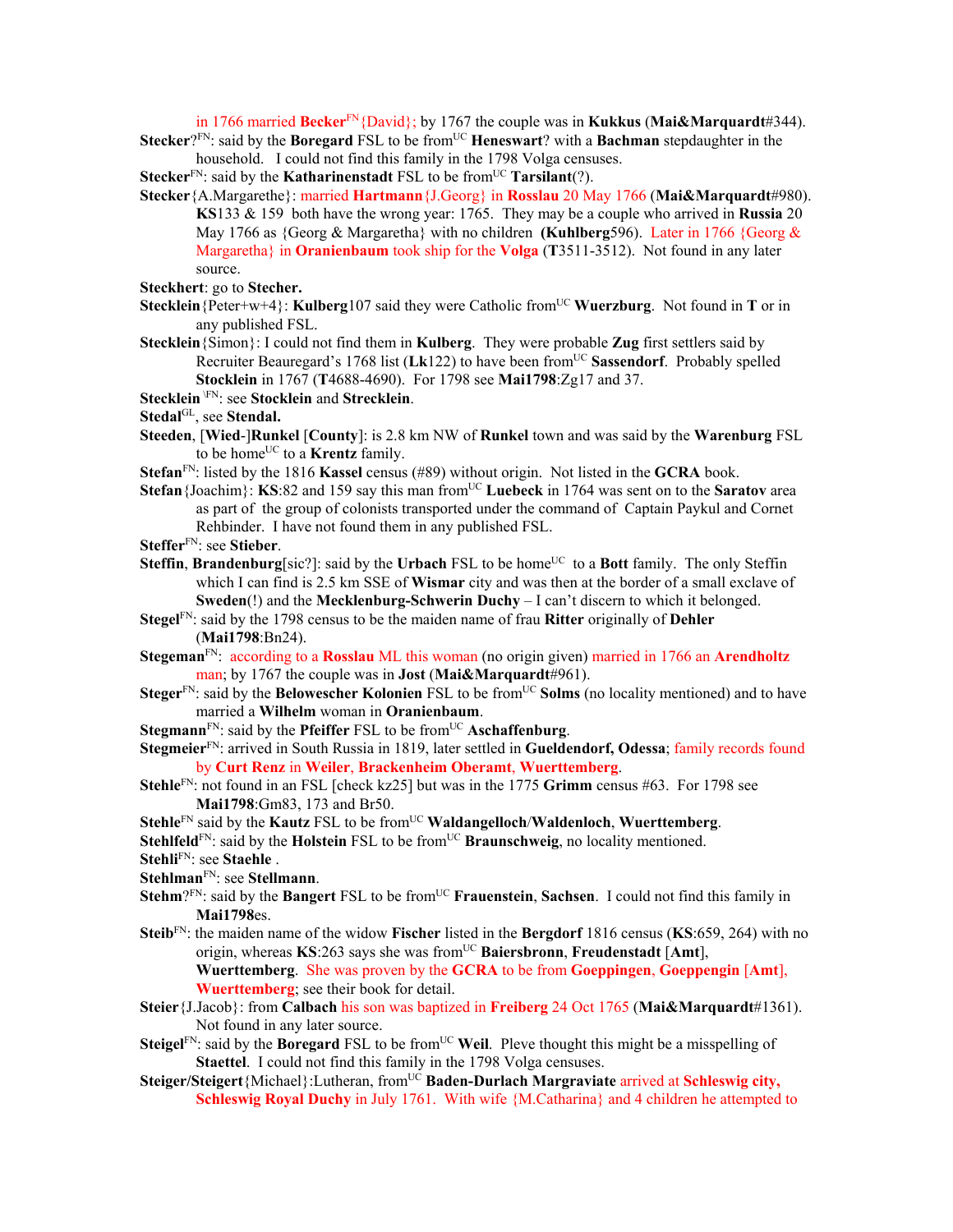flee **Denmark**,was caught and imprisoned; there his wife died. In May 1765 he requested permission to depart **Denmark** (**EEE** p.614). In June 1765 he married **Engelhardt** (Catharina Eva} in **Luebeck** (**Mai&Marquardt**#13). Later they settled in **Riebensdorf** colony, **Woronesh** (**EEE** p.614).

**Steiger**FN: this family name was found recorded in **Kirburg** marriage records 1762-1767; see **Flegel** trip. **Steiger**FN: also see **Staiger**.

**Steigerwald**: see **Steugerwald**.

**Steigmann**FN: said by the **Bergdorf** 1816 census (**KS**:666, 453) to have been from **Scheppach**, **Oehringen** [**Amt**], **Wuerttemberg**. This origin was verified as **Scheppach**, in **Waldbeck parish** by the **GCRA** using **FHL**(1,346,109); they believe this family was in **Klostersulzbach** before **Walbeck**. See the **GCRA** book for more detail.

**Steihl**FN: this family name was found recorded in **Tann** marriage records 1762-1767; see **Flegel** trip. **Steimle/Steinle**FN**:** left **Nagold, Wuerttemberg** for Russia in the 1811.

- **Stein**FN: said by the **Bergdorf** 1816 census (**KS**:660, 207) to have been from **Lemberg**, **Pirmasens** [**Amt**], **Pfalz**. However, the **GCRA** believes the emigrant was born<sup>UC</sup> in **Duerrenmettstetten**, **Sulz** [**Amt**], **Wuerttemberg**, and that the family lived for a time in **Groembach**, **Suedpreussen** where two children were born before coming to **Bergdorf**. See their book for more detail.
- **Stein**{Carl F.}: he married **Baumann**FN{Charlotta}: in **Luebeck** on 16 June 1766 (**Mai&Marquardt**#87 and KS159). On 10 August 1766 they arrived in Russia, he said to be from<sup>UC</sup> Dresden (**Kulberg**4436). I did not find them in **T**. But by Aug 1767 they had settled in **Boaro** FSL #115 which said he was from<sup>UC</sup> **Dresden, [Kur-] Sachsen**. He may have died without issue prior to the 1798 Volga censuses.
- **Stein**{Elisabeth}: fromUC [**Hessen**-]**Darmstadt** [**Landgraviate**] married **Funck/Funk**?{Johannes} on 20 Aug 1766 (**Mai&Marquardt**#287). Not found in **Kulberg** or **T**. By Aug 1767 they had settled in **Boaro** FSL#126. For 1798 see possibly **Mai1798**:Mn3)?
- **Stein**FN{Anton}: said by the **Husaren** FSL #29 to be fromUC **Dorfern**?, **Oesterreich**.
- **Stein**<sup>FN</sup>{Georg}: said by the **Kraft** FSL #7 to be from<sup>UC</sup> **Vaitshain**(?), **Riedesel**.
- **Stein**FN{Johannes}: according to the **Krasnoyar** FSL 105a this stepson living with a **Sostdorf**? family fromUC **Lengfeld**(?).
- **Stein**{Johannes}: said by the **Louis** FSL #57 to be from **Meisenheim, Zweibrueken**.
- **Stein**FN{David}: said by the **Norka** FSL #10b to be the orphaned son of **Stein**{Johannes} and now living in the Isenburger **Weigand**{Kaspar} household but in 1768 moved to **Schilling**. **Kulberg**5048 has the deceased father as {Heinrich} from **Isenburg** (no locality mentioned). For 1798 see **Mai1798**:Sg80.
- **Stein**FN{Christoph}:said by the **Paulskaya** FSL 148a to be stepsons in the **Wittig** household.
- **Stein**{G.Christoph}<sup>FN</sup>: listed in the 1772 **Pobochnaya** FSL #pb27 with no origin mentioned; I could not identify any family member in **Mai1798**.
- **Stein**{A.Barbara}: the mother-in-law of **Weiss**{Jacob} (**EEE** p.640) the man who settled at **Shcherbakovka** FSL #22.

**Stein**: **KS**159 says he was from **Wahlen** near **Alsfeld**. No further information.

- **Stein**{Christoph}: **KS**159 says he was from **Villingen** near **Giessen**. No further information.
- **Stein**{Jacob}: **KS**159 says he left **Mettenheim** near **Worms** with wife and 3 children. No further information.
- **Stein**{J.Conrad}: fromUC **Waechtersbach** married **Salathe**{M.Ernestina} in **Buedingen** 13 May 1766 (**Mai&Marquardt**#644). Not found in any later source
- **Stein** {**J.Georg**}: from<sup>UC</sup> **Veitsheim, Redesel Barony**, was god-father at the 14 June 1766 **Luebeck** baptism of **Senning**{J.Georg} son of {Conrad} and {A.Catharine} (**Mai&Marquardt**#1210). With wife  $\{\text{Anna}\}\$  and daughter  $\{\text{Anna}\}\$  arrived in **Russia** 29 Aug 1766, he said to be from<sup>UC</sup> **Riedesel** (**Kulberg**#3637).
- **Stein**<sup>FN</sup>{M.Eliesabetha}: from<sup>UC</sup> **Ulrichstein** married 13 May 1766 **Eberlein**{J.Christoph} (**Mai&Marquardt**#637 & **KS**159). On 14 Sept 1766 **Heberlein**{Johann}, wife {Maria} and young daughter {Anna} arrived in **Russia** he said to be from **Riedesel** (**Kulberg**6400). No further information.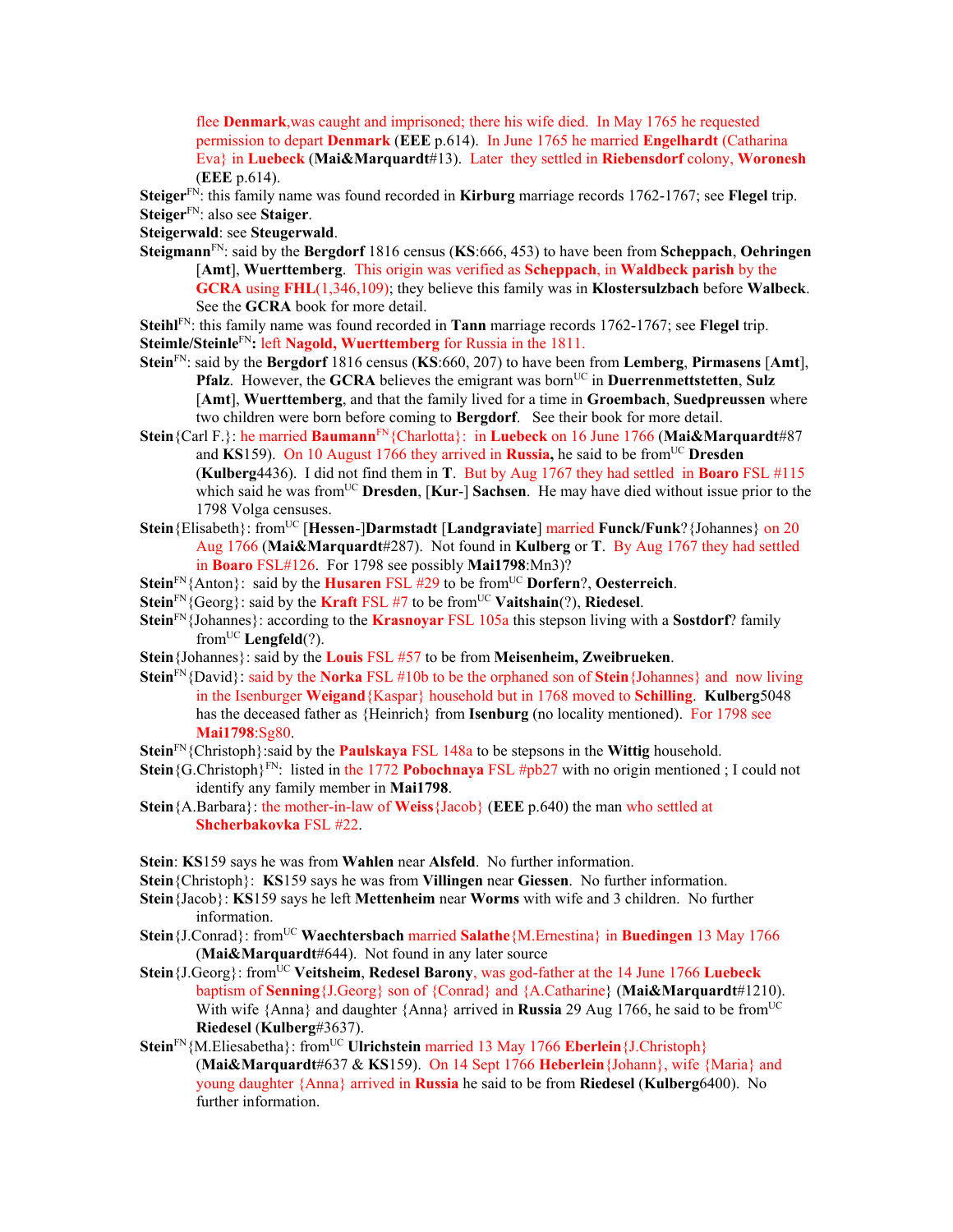**Stein**FN: this family name was found recorded in **Kirburg** marriage records 1762-1767; see **Flegel** trip.

- **Stein**FN: see also **Sein**.
- **Stein**<sup>GL</sup>: an unidentified place said by the **Hildmann** FSL to be home<sup>UC</sup> to a **Schmidt**{Martin} family. Said by Recruiter Beauregard's list to have been home<sup>UC</sup> to the Lea?{Anton} family (Lk61). There is an almost endless number of Steins in Germany.
- **Stein**: an unidentified place said by **KS**148 to be in **Bavaria**. Said by by the **Woehrd** ML to be home<sup>UC</sup> to **Dannheiser**{Dorothea} Catholic who on 23 May 1766 in **Woehrd** married **Pickel**{Conrad} Lutheran (**Mai&Marquardt**#812).
- **Stein**GL, **Baden-Durlach**: may be some 11 miles ESE of **Karlsruhe, Baden Wuerttemberg**, and said by the **Dobrinka** FSL to be homeUC to a **Fuertig** family. Also see **Sten**.
- **Stein**, [**Baden**-]**Durlach** [**Margraviate**]: is 5 miles NNW of **Pforzheim** city, and was said by the **Reinwald** FSL to be home<sup>UC</sup> to the **Gauger** family.
- Stein<sup>GS</sup>: an unidentified country; see Ingelheim.
- **Steinach**GL**, Tyrol**: is some 13 miles SSE of **Innsbruck, Tirol**, and said by the **Preuss** FSL to be home to a **Fuchs** family.
- **Steinagel**<sup>FN</sup>: said by the **Mueller** FSL to be from<sup>UC</sup> **Nieder Beerbach**.
- **Steinau<sup>GL</sup>: an unidentified place said by the <b>Neidermonjou** FSL to be home<sup>UC</sup> to **Schnarr** and **Schnitzer** families.
- **Steinau<sup>GL</sup>, Fulda**: is some 3 miles NE of Fulda city, and said by the **Herzog** FSL to be home<sup>UC</sup> to a **Schell** family.
- **Steinau**<sup>GL</sup>, **Hanau**: is some 27 miles NE of **Hanau** city, and said by the **Krasnovar** FSL to be home<sup>UC</sup> to a **Simon** family. Same as the next entry.
- **Steinau-an-der-Strasse**(?)<sup>GL</sup>, **Hanau**: said by the **Kraft** FSL to be home<sup>UC</sup> to a **Bott** family. Same as the preceding entry.
- **Steinau, Lichtenberg Amt, Hessen-Darmstadt Landgraviate:** is 10 miles SE of **Darmstadt** city. **EEE**  p.636 says this was home to **Weber**{J.Peter} who settled in **Beideck**.
- **Steinauer**<sup>FN</sup>: according to the **Goebel** FSL this was the maiden name of **Litzauer** (from<sup>UC</sup> **Zellingen, Wuerzburg**)'s wife.
- **Steinbach**{Anna}: from<sup>UC</sup> **Bobenhuasen** she married **Gambach**{Karl} 9 April 1766
	- (**Mai&Marquardt**#502). **KS**129 said **Bobenhausen** was near **Gruenberg** (now in Hesse ). They settled in the **Moor** FSL (#52).
- **Steinbach**<sup>FN</sup>: said by the **Seewald** FSL to be from<sup>UC</sup> **Dannstadt, Pfalz**.
- **Steinbach**FN: also see **Steinbock**.
- **Steinbach**<sup>GL</sup>: an unidentified place said by the **Stephan** FSL to be home<sup>UC</sup> to a **Haas** family.
- **Steinbach**<sup>GL</sup>: an unidentified place said by the **Paulskaya** FSL to be home<sup>UC</sup> to a **Schmidt** family. There were about 80 Steinbachs in the Germanies!
- **Steinbach**<sup>GL</sup>: an unidentified place said by the **Paulskaya** FSL to be home<sup>UC</sup> to **Horn** and **Schneider** families. Kuhlberg said this was in **Darmstadt**. This probably was about 4 miles SE of **Giessen** city.
- **Steinbach, Baden-Durlach Landgraviate**:
- **Steinbach, Erbach- Fuerstenau**: an unidentified place said to be home to **Hubert**{J.Georg} who married **Gerlach**{Anna} 5 June 1766 in **Luebeck** (**Mai&Marquardt**#164).
- **Steinbach**<sup>GL</sup>, **[Hessen-]Darmstadt**: said by the **Bangert** FSL to home<sup>UC</sup> to a **Gossmann**? family. This surely was 4 miles SE of **Giessen** city.
- **Steinbach near Giessen:** said by **KS**134 to be home<sup>UC</sup> to **Herbrecht**{i.Peter}.
- **Steinbach**, **Hangenloch**?: an unidentified place said by the **Galka** FSL to be home<sup>UC</sup> to a **Schanzenbach** family. There are dozens of Steinbachs in Germany.
- **Steinbach**, **Hessen-Kassel** [**Landgraviate**] [sic?]: an unidentified place said by the **Warenburg** FSL to be home<sup>UC</sup> to the **Schaefer** {Johannes} family. I could find no Steinbach in lands that were Hessen-Kassel in the 1760s.
- **Steinbach**<sup>GL</sup>, **Zweibruecken**: said by the **Mariental** FSL to be home<sup>UC</sup> to a **Schwemmling** family. This place is prbably some 13 miles N of **Zweibruecken** city.
- **Steinbach am Donnersberg**, (**Nassau-Weilburg County**): is in the Pfalz 38 km NW of **Mannheim** city centre. **Brent Mai** using LDS Film #193180 proved it the birthplace in 1717 of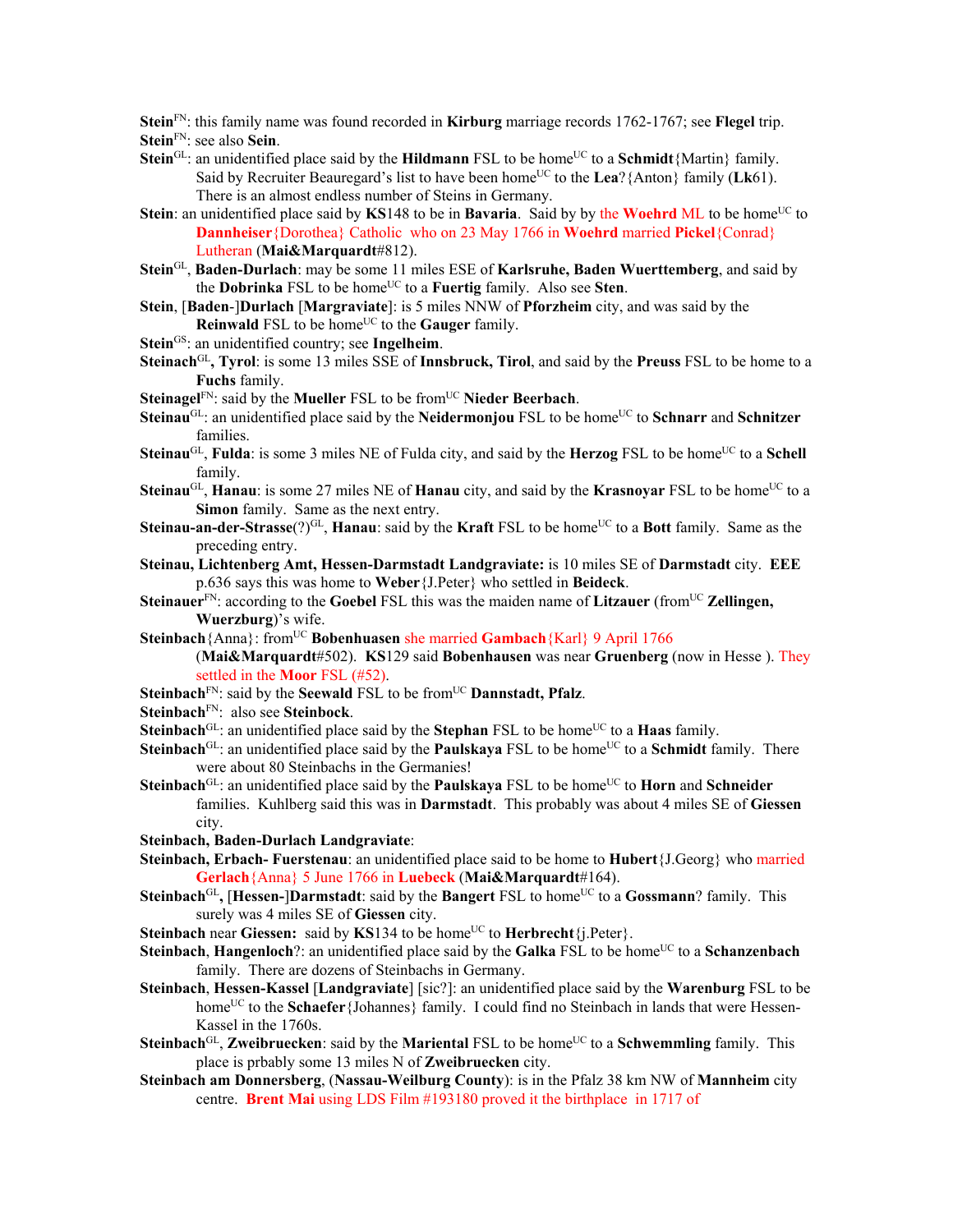**Gross**{J.Michael}, **Kratzke** first settler.

- **Steinbarth**<sup>FN</sup>: said by the **Lauwe** FSL to be from<sup>UC</sup> **Freiberg**, **Sachsen**. I could not find this family in the 1798 censuses.
- **Steinbecher**<sup>FN</sup>: said by the **Krasnoyar** FSL to be from<sup>UC</sup> **Darmstadt** (no locality mentioned).

**Steinbein**FN: see **Steinbock**.

**Steinbeiss**FN: see **Steinbis**.

Steinberg<sup>GL/S</sup>: an unidentified place said by the **Galka** FSL to be home<sup>UC</sup> to a **Fuchs**{Katharine} widow. **Steinberg**GL**, Nidda, Darmstadt**: this might refer to the **Steinberg** which is some 6 miles E of **Nidda** in

**Hessen**. Said by the **Boaro** FSL to be home<sup>UC</sup> to a **Martin** family.

- **Steinberger**{Johannes}: **KS**158 says he came from either **Bieber** or from **Lohrhauten** near **Gelnhausen**  with wife and 4 children. No further information.
- **Steinbergerl**RN: is Manfred Steinberger, "Leisenwaelder to the Volga", **Meine Heimat**, vol.3.1 April 1999, Sven Steinberger, translator; Frances Meyer Nelson, editor. This contains an original (plus translation) of a list of emigrants from Leisenwald to Russia compiled by a Leisenwald judge, dated 16 May 1766, and found in the Fuerst Ysenburg Archive, Buedingen.
- **Steinberger2**RN: is Manfred Steinberger, "Land und Leute des Gerichts Spielberg im Spaemittelalter", and "Fuenf Jahrhunderte Reifschneider in Leisenwald", and "Leisenwald im Wandel der Jahrhunderte" in **500 Jahre Leisenwald, Neuenschmidten, Wittgenborn, im ehemaligen Gericht Spielberg**, Waechtersbach, about 1989, pp. 35-47, 73, 75-99 – available in the AHSGR library.
- **Steinbis**FN: said by the **Jost** FSL to be fromUC **Kakau**?, **Dessau**. In 1798 the name was spelled **Steinbeiss** (**Mai1798**:Jo24,37).
- Steinbock<sup>FN</sup>: said by the Koehler FSL to be from<sup>UC</sup> Fulda (no locality given), and his frau's maiden name was given as **Walter** (no origin given). The family name was spelled **Steinbein** (**Mai1798**:Kl04) and **Steinbach** (Kl62), as well as **Steinbock** (Mv1341) in 1798.
- Steinbrecher<sup>FN</sup>{Adolph}: Lutheran, from<sup>UC</sup> Hessen-Darmstadt Landgraviate arrived at Flensburg, **Schleswig Royal Duchy** in June 1762. In May1765 he deserted **Denmark** with wife {M.Barbara} and 7 children (**EEE** p.614). By July 1766 they were settled in **Doenhof** FSL#10 which said he was from<sup>UC</sup> **Darmstadt** (no locality mentioned).
- **Steinbrecher**FN{J.David}: In May 1765 a **Luebeck** ML says he married **Schneyder**{Eleanora} 14 May 1765 (**Mai&Marquardt**#12 & **KS**159). Lutheran, by July 1766 he and wife {Eleanora} had settled **Doenhof** FSL #23 which said he was from<sup>UC</sup> [Hessen-]Darmstadt [Landgraviate].
- **Steinbrenner**<sup>FN</sup>{David}: from<sup>UC</sup> either **Reppenau**, or **Bonfeld**, **Barony of Baron von Gemmingen, Kraichen canton, Swabian Knights' Circle**, or **Gross Gartach Condominium** run by the **Odenheim Abbott** and the **Speyer Bishop**, arrived in **Flensburg** in December 1761. In April 1765 with wife {M.Elisabeth} and son, he requested permission to leave **Denmark** (**EEE** pp.614- 615). By March 1766 they had settled in **Rosenheim** FSL #38 which said he was from<sup>UC</sup> **Ratingen**?, **Herzogtum Wuerttemberg**. I could not identify them or any descendants in **Mai1798**.
- **Steinbuehl**: an unidentified place said to be home to **Six**{Johann} and **Vogelsteller**{A.Susanna} who married in W**oehrd** 12 May 1766 (**Mai&Marquardt**#808). **KS**158 has this near **Oberlahn** which also is unidentified. There about six such place names in the Germanies.
- **Steinburg**<sup>GL</sup>: an unidentified place said by the **Mueller** FSL to be home<sup>UC</sup> to a **Gross** family.
- **Steinen**GL, **Hannover** [aka **Kurbraunschweig**]: an unidentified place said by the **Degott** FSL to be home<sup>UC</sup> to a **Krissel** family. The closest Steinen I could find to former **Kurbraunschweig** lands was 7 miles S of Hamm city which formerly would have been in **Mark County**.
- **Steinepreis** FN: see **Steinpreis**.
- **Steiner** and **Steinert**FN: are interfiled in the following:
- **Steiner**FN: a **Luebeck** ML said this woman married a **Porell** man in 1765; they were in **Balzer** by 1767 [**Mai&Marquart**#11].
- **Steiner**{Maria}: this wife of **Bender**{Jacob Balthasar} of **Doenhof** FSL #40 was said to be a daughter of {Conrad} (**EEE** p.348, see that for more detail).
- **Steiner**FN: **Gerhard Lang** found that this woman married in 1761 in **Sulzfeld** a **Beisel** man before they moved on to **Friedrichsanbau**, **Schleswig[-Holsltein Royal Duchy]** and finally to **Dreispitz**.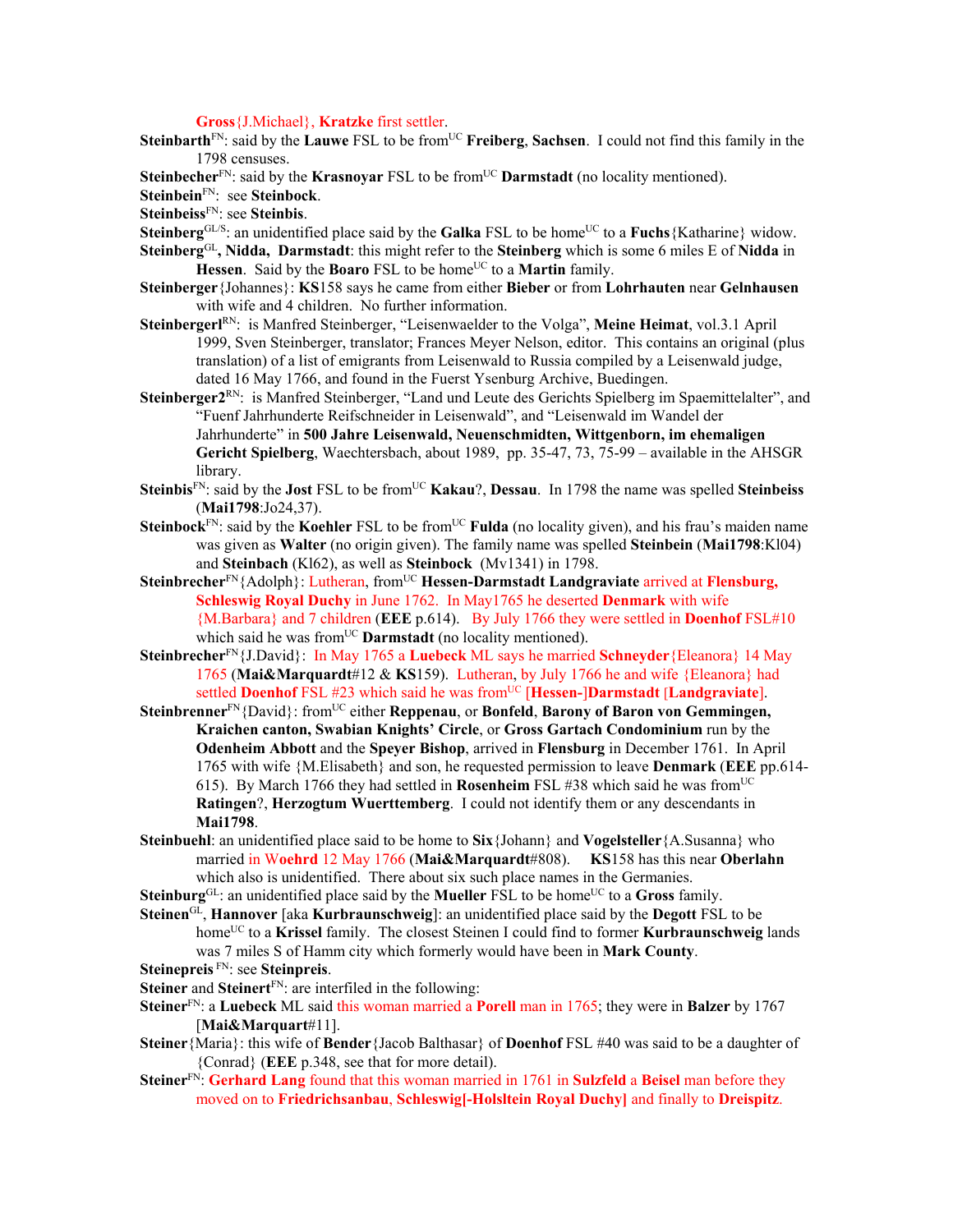- Steinert/Steiner<sup>FN</sup>{Johannes}: Lutheran, from<sup>UC</sup> Sulzfeld, Goeler von Ravensburg Barony, arrived at **Schleswig city, Schleswig Royal Duchy** in July 1761. In April 1765 with wife {M.Catharina} and 4 children, he applied for permission to leave **Denmark** (**EEE** pp.615-616). By April 1766 they were living in **Galka** FSL  $#26$  which said he was from  $^{\text{UC}}$  **Bork**. For 1798 see **Mai1798**:Gk43, Ho16.
- **Steiner**{Apollonia}: married **Weigand**{Johannes} in **Buedingen** 11 March1766 (**Mai&Marquardt**#412). Not identified in **Kulberg** or in **T**. On 31 May 1766 with husband **Weigandt** and son {Peter} she arrived in **Russia** (**Kulberg**547). Settled in **Husaren** FSL #31. Spelled **Weigand** in 1798 (**Mai1798**:Rt34) as well as **Weingard** (Km67), and **Weingandt** (Mv1038 in 1792).
- **Steinert** ${A.Marg.Agnes}^{FN}$ : said by the Pleve Ehrlich Chart to have been the wife of **Ehrlich** ${Friedrich}$ and to have been born in Karlsruhe. Using church records, Shannon Weis verified this origin finding that this **Steiner** woman was baptized there 12 March 1747 born to J.Christian and A.Marg. (**Schlotein**) **Steiner**.
- **Steiner**FN: according to the **Buedingen** ML this woman in 1766 married a **Weigandt** man; their marriage is also mentoned in **KS**:159 and 163 (**Mai&Marquardt**#412). This couple settled in **Husaren**.

**Steiner**FN: the **Katharinenstadt** FSL says this orphan was living with a **Schaumburg** family from **Berlin**. **Steinert**FN: interfiled with **Steiner**s.

- Steinert/Steiner {J.Christian}<sup>FN</sup>: Lutheran born in <sup>UC</sup> Wuerttemberg he came from <sup>UC</sup> the Goeler von **Ravensberg Barony, Kraichgau canton, Swabian Knights Circle**, arriving at **Schleswig city, Schleswig Royal Duchy** in May 1761. In April 1765 with wife {A.Margaretha} and 3 children he deserted **Denmark** (**EEE** p.616). By April 1766 they had settled in **Shcherbakovka** FSL#2 which said he was from<sup>UC</sup> Suelzfeld, however, using church records Shannon Weis proved that this father of the Steinert woman who married and settled in X was born in Nov 1714 in **Ochsenburg**. For 1798 see **Mai1798**:Sv2.
- Steinert/Steiner<sup>FN</sup>{Georg}: Lutheran, from<sup>UC</sup> Sulzfeld, Goeler von Ravensburg Barony, arrived at **Schleswig city, Schleswig Royal Duchy** in July 1761. In April 1765 with wife {Helena Dorothea} and 4 children, he applied for permission to leave **Denmark** (**EEE** p.615). By April 1766 they had settled in **Shcherbakovka** FSL #40 which said he was fromUC **Ochsenburg**. For 1796 and 1798 see **Mai1798**:Mv2790, Sv43 and 47.
- **Steinfeld**{Joachim/Heinrich}: **KS**:82 and 159 say this man fromUC **Braunschweig** in 1764 was sent on to the **Saratov** area as part of the group of colonists transported under the command of Captain Paykul and Cornet Rehbinder. **KS**159 has his name as {Heinrich}. I have not found them in any published FSL.
- **Steinfeld**, **Elsass**[sic?]: is an unidentified place said by the **Seelmann** FSL to be home<sup>UC</sup> to a **Kurmann** family. I found 14 Steinfelds but none in **Elsass**.
- **Steinfurt**<sup>GL</sup>: an unidentified place said by the **Neidermonjou** FSL to be home<sup>UC</sup> to **Binedel**?, **Niedecker**{Jacob}, and **Niedecker**{Nicolaus} families. This could have been any of the next three entries. This origin was proven as Steinfurt, Friedberg Imperial City (see below) by Steven Grau, co-VC for Neidermonjou village.

**Steinfurt**GL, **Baden**: see **Steinsfurt**.

- **Steinfurt**<sup>GL</sup>, Friedberg [Imperial City]: Said by the **Boaro** FSL to be home<sup>UC</sup> to a Funk family. A **Luebeck** ML says he was from<sup>UC</sup> **Darmstadt** (Mai&Marquardt#285). This is most likely present-day **Steinfurth** that is some 3 miles N of **Friedberg** city and is present-day located in Kreis Friedberg, Povinz Oberhessen, Hessen.
- **Steinfurt** [County]<sup>GS</sup>: Steinfurt city, the seat of the County, was 18 miles NW of the city of **Muenster**. This small County held lands just a few miles in each direction from its seat.
- **Steinfurth**GL: see **Steinfurt** and **Steinsfurt**.
- Steinhauer<sup>FN</sup>: both the 1816 Kassel census (#20) and KS:454 said this family came from<sup>UC</sup> Hessen-**Kassel.** Using FHL#193,019, the **GCRA** believes they may have been from<sup>UC</sup> Lauterecken, **Kusel** [**Oberamt**], **Rheinpfalz**. The **GCRA** has proven that the **Jordan** woman who may have been frau **Steinhauer** and who later was the widow of **Abel**{Andreas} was from **Erlenbach**, **Germersheim** [**Amt**], **Rheinpfalz**.
- **Steinhauer**FN{J.Wilhelm}: on 4 July 1766 he arrived single in **Russia** said to be from **Runkel**  (**Kurlberg**2029). Not found in **T**. By 12 May 1767 he had settled at **Warenburg** FSL #171 said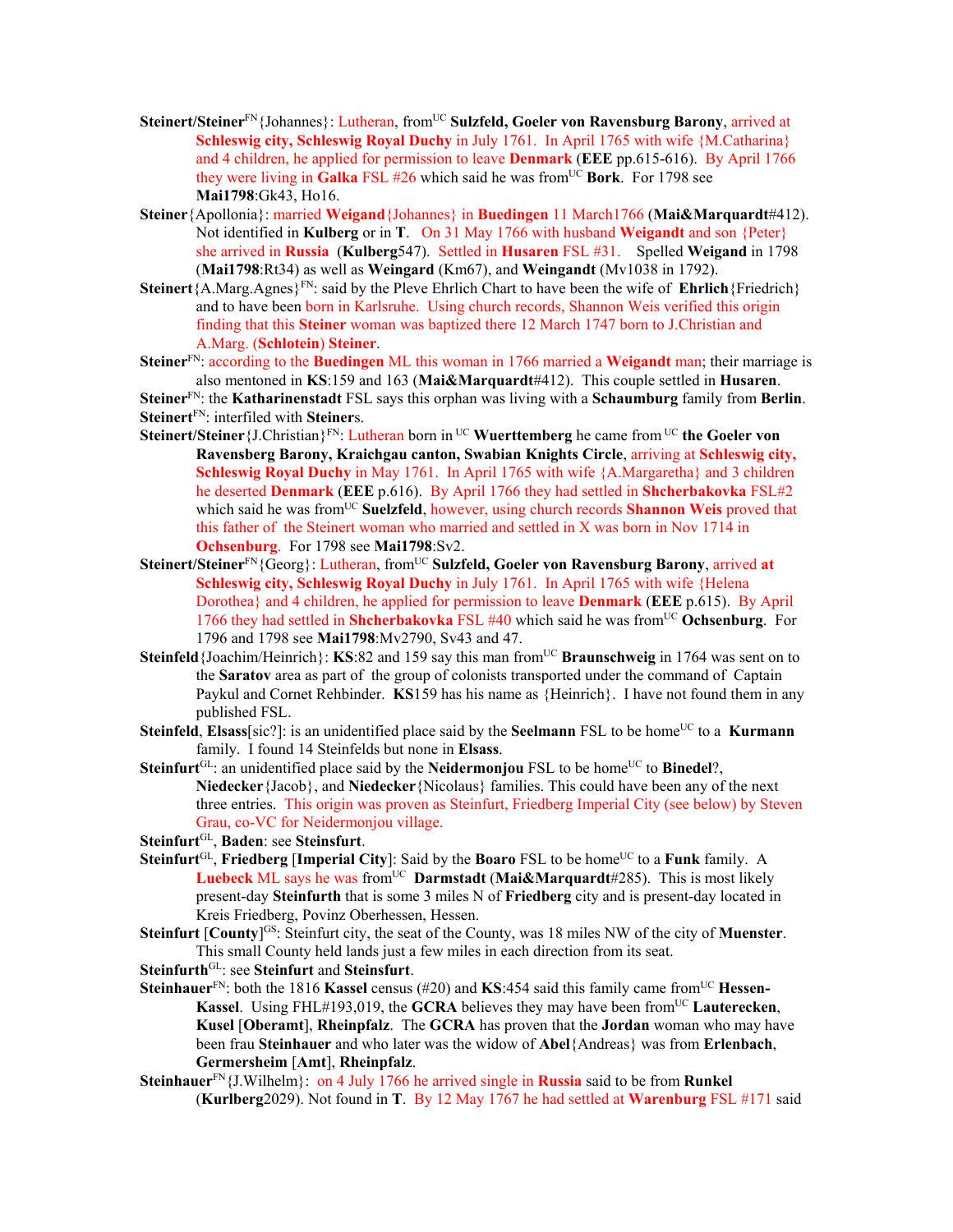to be fromUC **Wolfenshausen**. For 1798 see **Mai1798**:Bg2.

- **Steinhausen**<sup>GL</sup>: an unidentified place said by the **Shcherbakovka** FSL to be home<sup>UC</sup> to the **Schmidt**{Georg} family. There are at least 12 Steinhausen in the Germanies.
- **Steinheim**GL: is an unidentified locality which, according to the **Frank** FSL, was in the state of **Hessen-Darmstadt** and was home<sup>UC</sup> to a **Loebsack** family. Said by the **Pfeiffer** FSL to be home<sup>UC</sup> to **Holzmeister** and **Tege** families; Kuhlberg says the state was **Mainz**. I think Kuhlberg more likely correct.
- **Steinheim**<sup>GL</sup>: an unidentified place said by the **Hildmann** FSL to be home<sup>UC</sup> to a **Kehl/Kiel** family. There are at least 8 Steinheims in Germany.
- **Steinheim**GL, **Heidenheim** [**Amt**], **Wuerttemberg**: is 4 miles WNW of Heidenheim-an-der-Brenz, and said, evidently mistakenly, by the 1816 Glueckstal census to be home<sup>UC</sup> to the **Hagstolz** family.
- **Steinheim<sup>GL</sup>, Kurmainz**: said by the **Mariental** FSL to be home<sup>UC</sup> to a **Jaeger** family. This is now **Steinheim-am-Main**.
- **Steinheim**GL, [**Kur-**]**Mainz**: is just across the Main river SW from **Hanau** city, and said by the **Koehler** FSL to be home<sup>UC</sup> to **Froschhauser**, **Schilling**, and possibly **Trab** families. This is now **Steinheim-am-Main**.
- **Steinheim-am-Main**: is 10 miles ESE of **Frankfurt-am-Main** and 17 miles NW of **Aschaffenburg**. The **Roethling** FSL as presented by Stumpp says the **Schalitz** family was fromUC **Dietesheim** near **Steinheim-am-Main**. This is **Steinheim**, **Kurmainz**.
- **Steinheim**GL**, Murr-Marbach parish, Wuerttemberg**: is some 1.5 miles NE of **Marbach-am-Neckar, Baden-Wuerttemberg**, and was home to a **Erkert** family that settled in **Gueldendorf, Odessa**.
- **Steinhilber**FN: said by the 1816 **Glueckstal** census (**KS**:671, 454) to be from **Moessingen**, **Rottenburg** [**Amt**], **Wuerttemberg**. Using **FHL**(1,457,467), the **GCRA** verified this origin. See the **GCRA** book for more details.
- Steinig?<sup>GL</sup>, Fulda: an unidentified place said by the Boregard FSL to be home<sup>UC</sup> to Gottbegat? and Meis families.
- **Steiniger**<sup>FN</sup>: said by the **Kano** FSL to be from<sup>UC</sup> Goettersdorf. I could not find this family in the 1798 Volga censuses.
- **Steininger**<sup>FN</sup>: said by the **Paulskaya** FSL to be from<sup>UC</sup> **Berg** (no locality inidcated) with a **Mueller** stepson in the household.
- **Steinitz**, Mecklenburg: an unidentified place said to be home<sup>UC</sup> to the **Stolz** family. I found 4 Steinitzs in Germany, none of them on lands that were in the mid-1700s Mecklenburg lands.
- **Steinkohl**FN: see **Steinkuhl**.
- **Steinkuhl/Steinkohl<sup>FN</sup>{Frantz/Franz}: said by the <b>Kratzke** FSL #45 to be from<sup>UC</sup> **Bern/Bren.** According to a **Luebeck** ML he married 17 Sept. 1765 **Buerckbuerkel** {M.Theresia|, no origin given for either (**Mai&Marquardt**#18 & **KS**159). Not found in **Kulberg**, or **T**.
- **Steinle**FN**:** see **Stengle** and **Steimle.**
- **Steinlein**FN: see **Stengle**.
- **Steinmacher**{Heinrich}: **KS**159 says he came from **Sterbfritz** near **Schluechtern**. No further information.
- **Steinmann**<sup>FN</sup>: said by the **Stahl-am-Tarlyk** FSL to be from<sup>UC</sup> **Luoma**?, **Finnland**. I could not find members of this family in **Mai1798**.
- **Steinmarck**<sup>FN</sup>: said be from<sup>UC</sup> **Kellergasse**, in 1766 in **Buedingen** she married **Schmidt**{Matheas} (**Mai&Marquardt**#607); by 1767 they were in **Dietel**.
- **Steinmark**<sup>FN</sup>: said by the **Doenhof** FSL to be from<sup>UC</sup> **Stollberg** (no locality mentioned).
- **Steinmetz**FN**:** said by the **Dietel** FSL to have come from **Heimkehr**(?), **Kurpfalz**. **Dona Reeves-Marquardt** has found the birth records of this family in **Heimkirchen, Rhineland-Palatinate**, confirmed **by Brent Mai**. For 1798 see **Mai1798**:Dt14, 16.
- **Steinmetz**<sup>FN</sup> said by the **Frank** FSL to be from<sup>UC</sup>**Westge**(?), **Klosterbesitz**(?), **Isenburg**(?).
- **Steinmetz** FN: said by the **Straub** FSL to be a deaf single man in the **Baecker**{Matthias} household. For 1798 see **Mai1798**:Nk33.
- **Steinmetz**<sup>FN</sup>(J.Peter): said by the **Walter** FSL (#98) to be from<sup>UC</sup>
- **Steinmueller**<sup>FN</sup> said by the **Frank** FSL to be from<sup>UC</sup> **Ilzich**(?), **Sachsen.**

**Steinmueller**FN{Gottlieb}: fromUC **Gross Gartach, Odenheim Abby Amt, Speyer Bishopric** arrived at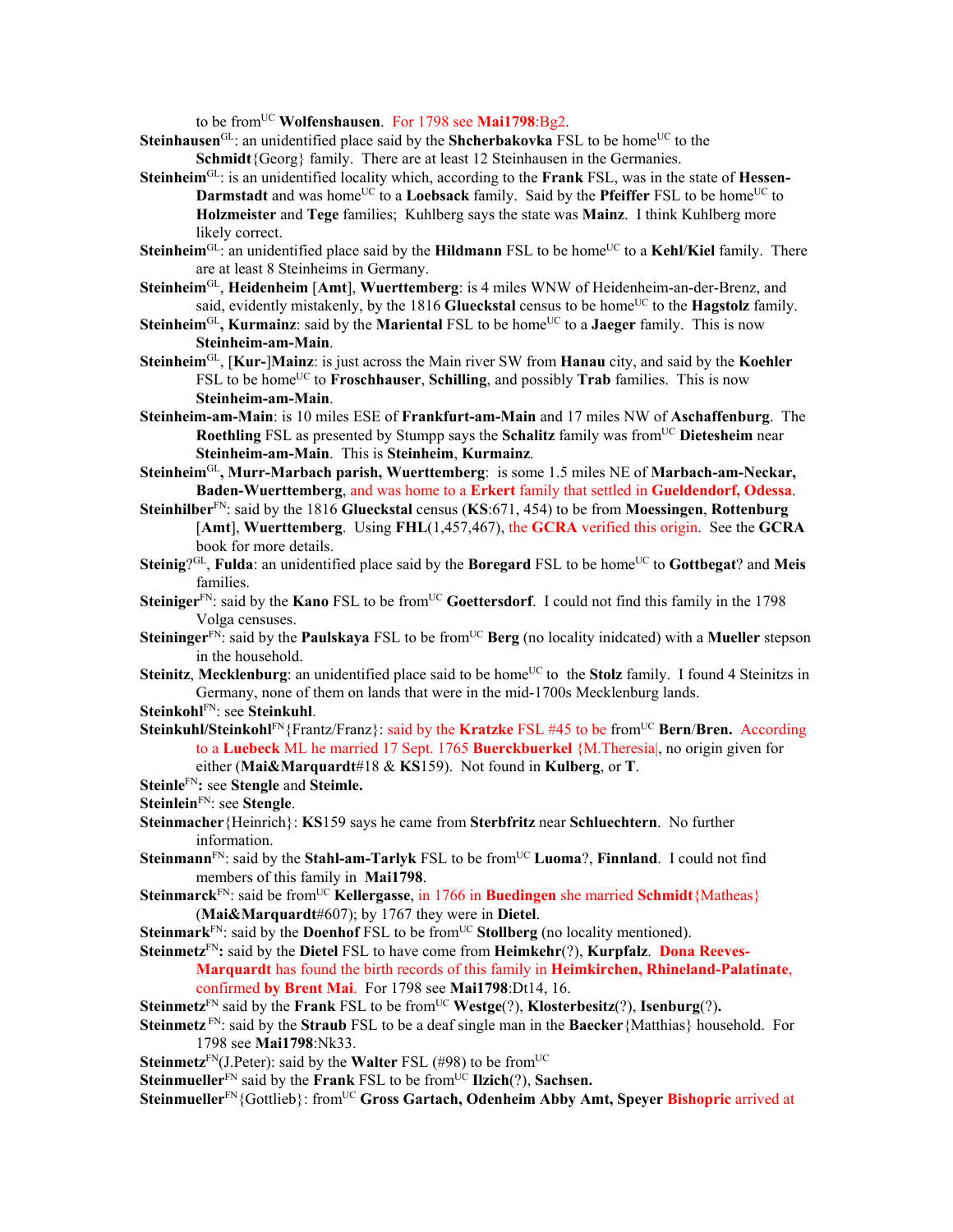**Flensburg, Schleswig Royal Duchy** in June 1762. With wife and 6 children he requested permission to quit **Denmark**. Later he is recorded in the church books of **Neu-Saratowka** near **St**. **Petersburg** (**EEE** p.616).

- **Steinpreis/Steinepreis**FN{Peter}: son of {Friderich} arrived with his parents at **Schleswig city, Schleswig Royal Duchy** in May 1762 (**EEE** p. 617). He married {Elisabeth} daughter of Kohl{Wilhelm} (**EEE** p. 484). **KS**159 says he left **Kurpfalz** heading for **Balzer**. By March 1766 this couple had settled at **Balzer** #35 which said he was from<sup>UC</sup> **Kurpfalz** . Spelled **Steinepreis** in the Stumpp version of this FSL (**KS**78). In 1798 the maiden name of his wife was given as **Kolb** (**Mai1798**:Bz69).
- **Steinpreis/Steinepreis**FN{Friderich/Friedrich}: Lutheran arrived at **Schleswig city, Schleswig Royal Duchy** in May 1762. There is some confusion about his marital status in the Danish records, however by May 1766 he and his wife {Eva} had **Franzosen** FSL #39 which said he was from<sup>UC</sup> **Wuerttemberg**, although they actuallywere living with their son-in-law **Dene**{Etiene} at #38. He surely had died prior to the 1798 census.
- **Steinpress**{Catharina}FN: said by the **Franzosen** FSL #58 to be the maiden name of {Catharina} the wife of Herr **Dene** [and daughter of {Friedrich}].
- **Steinpreis/Steinepreis**FN{Philip H.}: arrived at **Flensburg, Schleswig Royal Duchy** in May 1762. In June 1763 with his wife, he applied for permission to leave **Denmark** (**EEE** p.615). By July 1766 they were settled in **Reinwald** FSL #39 which said he was from<sup>UC</sup> Meisenheim?, [Pfalz-]**Zweibruecken** [**Duchy**]. For 1789, 1790 and 1798 see **Mai1798**:Mv2405, 2409, Kn12, Pl35, Rw5, and 36.
- **Steinsberg**GL: said by the **Mariental** FSL to be home<sup>UC</sup> to a **Peter** family. This might be the place that is some 6 miles NNW of **Regensburg** city.
- **Steinsdorf**, **Bamberg** [**Bishopric**]: is 13 km WSW of **Bamberg** city and was said by the **Seelmann** FSL to be home<sup>UC</sup> to a **Heindel/Geidel** family.
- **Steinseltz**, **Weissenburg** [**Amt**], **Elsass**: was .5 miles SE of **Weissenburg** city, and was proven by the **GCRA** to be home to **Haussauer**/**Hausauer** aka frau **Martzalff** who settled in **Neudorf**.
- **Steinsfurt**, **Sinsheim Amt**, **Baden**: is some 1.5 miles SE of **Sinsheim** city, and was proven by **GCRA** to be home to the **Schilling** family that went to **Glueckstal**. Said by the **Glueckstal** 1816 census to be home<sup>UC</sup> to the **Schumacher** family. See the **GCRA** book for more details. It also was home to a **Kreig/Krueg** family that settled in **Gueldendorf, Odessa**. Also the Kromm version of the **Jagodnaja Poljana** FSL says that a Steinfurt may have been home to the **Fuchs** family (p.34).

**Steinsheim, Bamberg [Bishopric**]: an unidentified place said by the **Hoelzel** FSL to be home<sup>UC</sup> to a **Rossner** family and possibly to a **Rassler** family.

**Steintz**{A.Margaretha}<sup>FN</sup>: said by the 1798 **Straub** census (Sr24) to be the maiden name of frau **Lingler**. **Steintz**FN: also see **Steitz**.

**Steinwand**FN: listed by both the 1858 **Neudorf** census (#234) and **KS**:455 with no origin. Also spelled **Steinwandt**. See the **GCRA** book for more. **Jerry Frank** and Mike Rempfer have proven their origin in **Hopfrau/Neuenthausen**; the family also migrated to **Bessarabia**, **Kassel**, and to **Volhynia** via **Kochanow**

**Steinwandt**FN: see **Steinwand**.

- **Steinwasser**<sup>FN</sup>: said by the **Paulskaya** FSL to be from<sup>UC</sup> **Hohensiedel**. I could not find this family in the 1798 Volga censuses.
- **Steinwehrshausen**(?)GL, **[Kur-]Sachsen** : an unidentified locality which, according to the **Frank** FSL, was homeUC to a **Lesher** family**. Geig1** thought this might be **Stepfereshausen** near **Meiningen**, but that was in the **Meiningen Duchy**, not in **Kursachsen**.
- **Steinz**FN: see **Steitz**.
- **Steitz**<sup>FN</sup>: said by the **Straub** FSL to be from<sup>UC</sup> **Speyer**. In 1798 spelled both **Steitz** and **Steinz** (**Mai1798**:Sr49 and 22).
- **Stekhert**?FN: see **Stecher**.
- **Stekloff**?<sup>FN</sup>: said by the **Katharinenstadt** FSL to be from<sup>UC</sup> **Raltfort**(?), **Sachsen**. Later also spelled **Starkloff** (**Mai1798**:Ka21, Mv1193, Sw08).

**Stellinger**: go to **Stellinger**.

**Stellmann**<sup>FN</sup>: said by the **Huck** FSL to be from<sup>UC</sup> **Brandenburg** (no locality mentioned). In 1798 the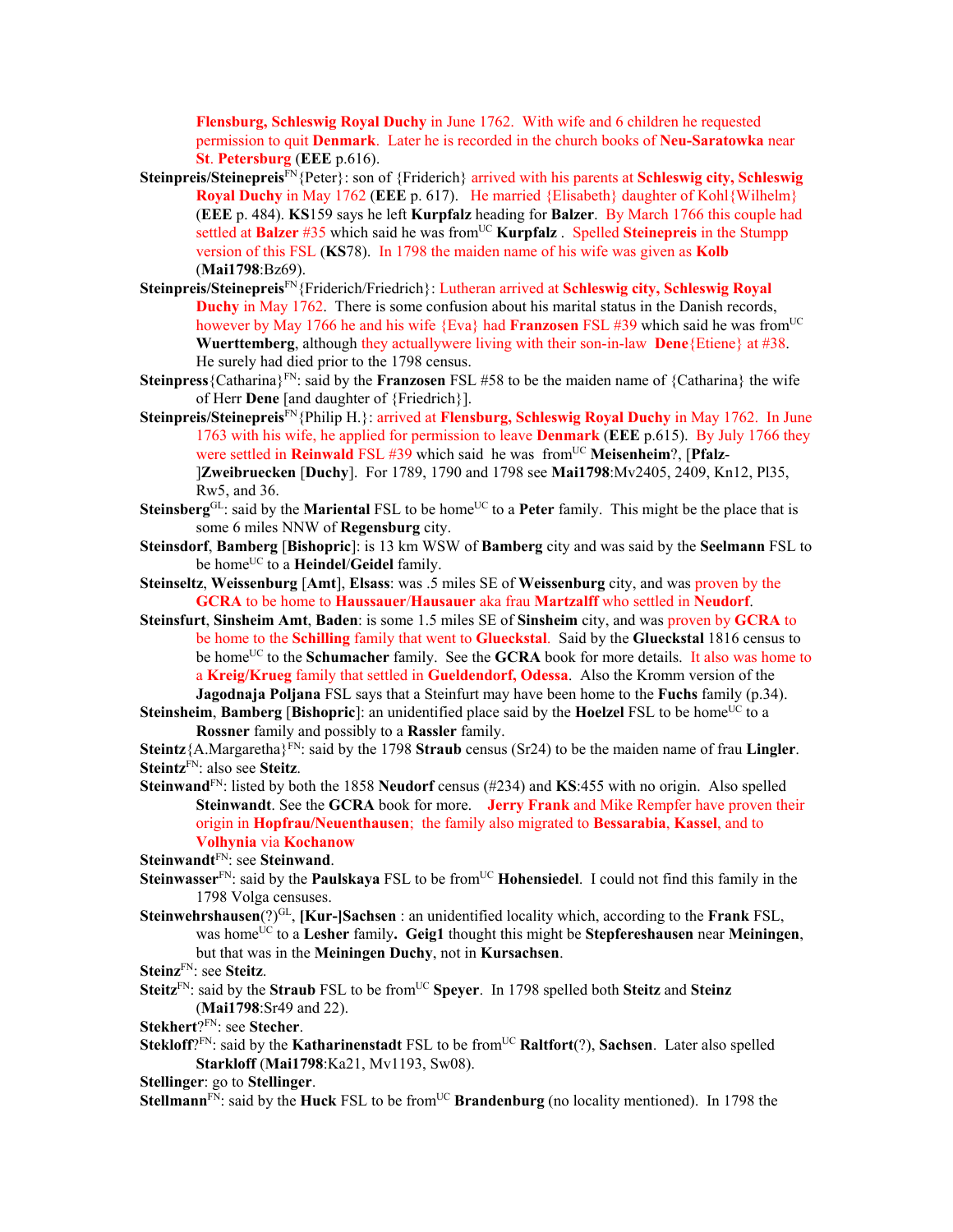eldest of his two **Schmidt** step-daughters is in **Norka** using **Stehlman** as her maiden name (Nr154).

**Stellwag**<sup>FN</sup>: according to the **Kolb** FSL this stepson was living with a **Mueller** family from<sup>UC</sup> **Spredlingen. Stelting**{Margaretha Magdalena}: married **Stelting** {Margaretha Magdalena} in **Luebeck** 15 April 1766

(**Mai&Marquardt**#48 & **KS**:148). By 13 Sept 1767 this couple had settled at **Stahl-am-Tarlyk**

- FSL #55, he said to be from<sup>UC</sup> Kiel, [Holstein-Gottorp Duchy]. Not found in any later source. **Steltz**FN: see **Seltz** and **Sterzar**.
- **Stelz**FN: said by the **Paulskaya** FSL to be an orphan girl living in the **Lempe** household. . In 1798 her maiden name was spelled **Steltz** (**Mai1798**:Pl53).
- **Stelwa**?FN: said by the **Moor** FSL to be a stepson living in the **Bickert** household.
- **Stemag**<sup>QL:</sup> an unidentified place said by the **Orlovskaya** FSL to be home<sup>UC</sup> to a **Schneider** family and possibly to **Riel** and S**chwarzkopf** families as well. Kuhlberg said this was in the state of **Sachsen**.
- **Stempfner** FN: said by the **Jost** FSL to be from<sup>UC</sup> **Reutlingen**, **Schwaben**. I was unable to find this family in the 1798 Volga censuses.
- **Sten**(?), **Durlach**: an unidentified place said by the **Dobrinka** FSL to be home<sup>UC</sup> to a Glas family. This may well be **Stein, Baden-Durlach**.
- **Stenaben**?<sup>FN</sup>: said by the **Enders** FSL to be from<sup>UC</sup> **Dahlenberg, Preussen**. I cannot find this family in the 1798 Volga censuses.
- **Stenaben**?<sup>FN</sup>: frau Stenaben? was said by the **Enders** FSL to be from<sup>UC</sup> **Schleswig-Holstein** (no locality mentioned).
- **Stenbarth**: go to **Steubarth**.
- **Stendal**/**Stedal**GL, **Brandenburg**: now in Sachsen-Anhalt some 64 miles WNW of Berlin, and said by the **Kratzke** FSL to be home<sup>UC</sup> to a **Wolf** family.
- **Stengle/Steinle/Steinlein**FN{Georg/J.Georg}: using LDS film #1340215 Corine **Hirt** found that he was born 13 Nov 1723, baptized 14 nov 1723 in **Kirchensall** near **Neuenstein** the son of {Michael Albrecht} and wife **Carlen**{Ursula Barbara}; in this same place he married **Walther**{M.Magdalena}, daughter of {Andreas} on 21 Jun 1763. By 16 Sept 1766 {Georg & Magdalena} and one toddler son had settled at **Dreispitz** FSL #9, he said to be from<sup>UC</sup> **Neira**?, **Gommern**?. In 1790 **Schneider**{A.Maria} daughter of {Georg} arrived in **Dreispitz** from **Mueller** to marry **Steinle**{Georg} the younger (**Mai1798**:Mv1807). In 1798 **Steinlein**{Georg} the elder with new wife **Voder**{M.Magdalena} and several members of his extended family were still in **Dreispitz**  (**Mai1798**:Dr08 using the –le spelling); son J.Michael was at Dr19 with son Jacob, his widow and offspring at Dr17, both using the –lein spelling. In 1798 there were several members of this extended family which I have been unable to place: Maria 21 at Dr12, M.Dorothea 30 at Dr13, Jacob and daughters at Dr17 and Katharina 25 at Dr29.
- **Stengle**{J.Michael}: Corina **Hirt** using LDS film #1340215 found that he was the son of {Michael Albrecht} and wife **Carlen**{Ursula Barbara}; sometime before 1757 he married {Maria} with whom he had a son in 1757. Having departed for **Denmark** this young family arrived at **Altona**, **Holstein Duchy**  10 Juli 1760 (**EEE** p.245). They were settled in a Danish German colony and later in 26 April 1763 he was given permission to leave **Daenmark** (**EEE** p.616). By 16 Sept 1766 {Michael & Maria} and 4 sons had settled at at **Dreispitz** FSL #3, he said to be from<sup>UC</sup> **Mainzrecht**?, **Gommern**?. In 1798 Michael the elder was at Dr36 along with son Friederich, son Johannes was at Dr32; both showing the –le spelling of the family name.
- **Stengel**FN{Lorenz}: said by the **Mariental** FSL to be fromUC **Muehlingen**. For a possible 1798 see **Mai1798**:Lz17.
- **Stengel**{Christian}: **KS**:82 and **KS**159 said this party of 3 from<sup>UC</sup> Oldenburg in 1764 it was sent on to the **Saratov** area as part of the group of colonists transported under the command of Captain Paykul and Cornet Rehbinder. Said by the **Schilling website** to be a **Schilling** first settler with origin<sup>UC</sup> in **Oldenburg**. I have not found them in any published FSL.
- **Stengel**{Elisabeth}: listed in the 1798 **Zug** census as being from **Wittmann** (**Mai1798**:Zg20); found in no FSL; likely first settler of **Wittmann**.
- **Stengel**{Caspar/Kaspar}: married **Birckmeyer**{M.Anna} in **Buedingen** on 7 March 1766 (**Mai&Marquardt**#378). They arrived in Russia on 18 June 1766 (**Kulberg**1058). I did not find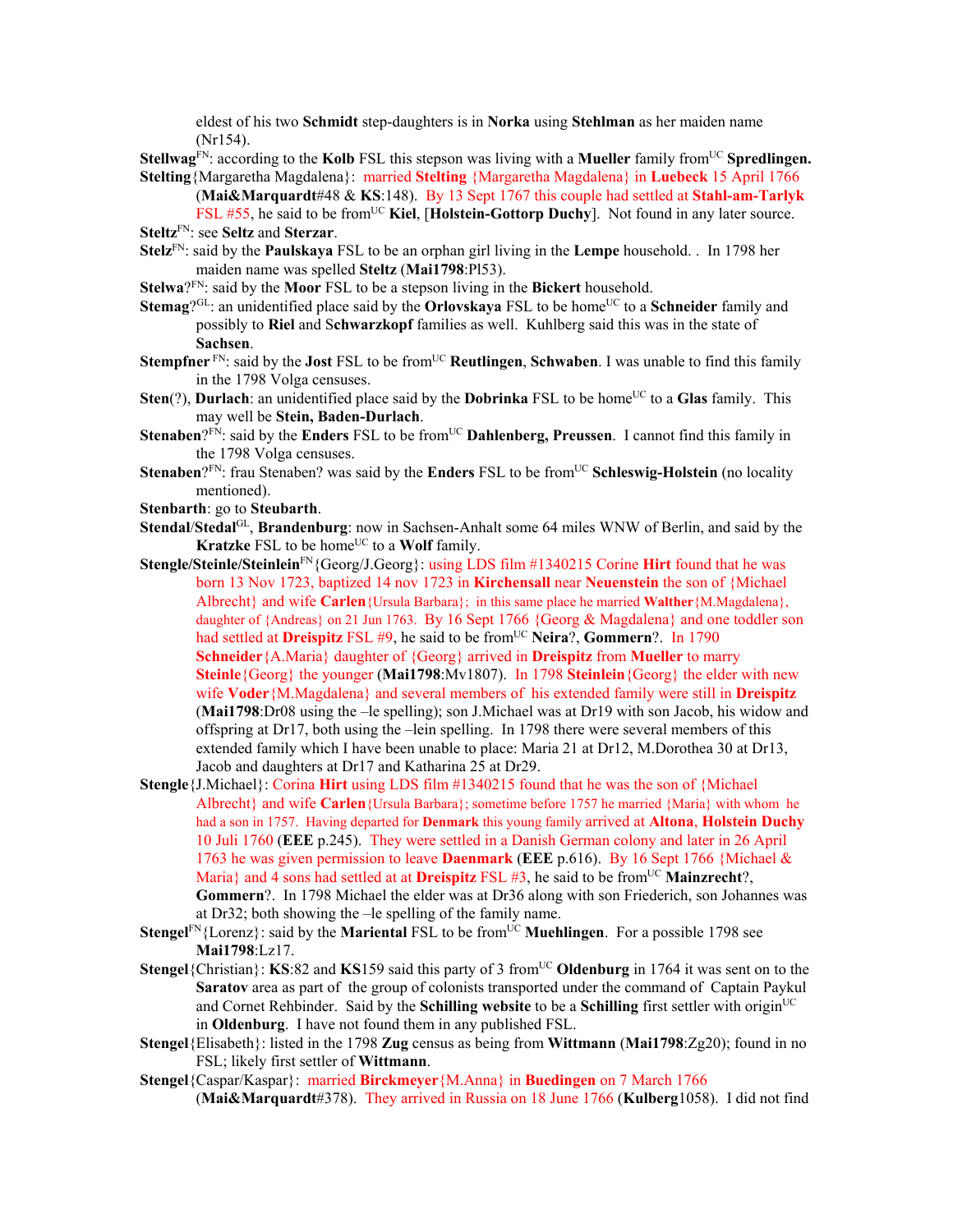them in any later source.

**Stengel**{Joseph}: **KS**:82 and 159 say this man from<sup>UC</sup> Zeitz (now in **Sachsen**) in 1764 was sent on to the **Saratov** area as part of the group of colonists transported under the command of Captain Paykul and Cornet Rehbinder. I have not found them in any published FSL.

**Stengel** : also see **Stengen**.

- **Stengle/Steinlein**FN{J.Georg}: said by the **Dreispitz** FSL to be fromUC **Mainzrecht**?, **Gommern**?. In 1798 the family name was spelled **Steinle** (**Mai1798**:Dr17).
- **Stengen/Stengel**{Christoph}: from **Goddelau, Dornberg Oberamt, Hessen-Darmstadt Landgraviate**, arrived in a Danish German colony as early as Dec 1761. In April 1763 with wife  ${Eva E.}$  and 2 children, he last reregistered in **Denmark**. Before 1775 they had settled in **Schilling** (1775 census #14) (**EEE** p.617)..
- **Stenger**{Johann}: **KS**159 says he was from **Lanzingen** near **Gelnhausen**. No further information.
- Stengerat(?)<sup>GL</sup>, is an unidentified locality which, according to the **Frank** FSL, was in the state of **Hessen-Darmstadt** and was home<sup>UC</sup> to a Wetzel family. This probably is Seligenstadt, Hesse, some 18 miles NE of **Darmstadt**.
- **Stengler/Stenegler**FN{J.Heinrich}: arrived in **Russia** 8 Aug 1767 said to be fron **Sachsen** (**Kulberg**3490). Not found in **T**. By 3 July 1767 with wife {Martha Susanna} he had settled at **Urbach** FSL #30, said to be fromUC **Uhyst-am-Taucher**, [**Kur**-]**Sachsen**. This **Stengeler** man married a **Leitweiler** woman in **Rosslau** in 1766 (**Mai&Marquardt**#958). In 1798 the wife's maiden name was given as **Leitweiler** (**Mai1798**:Ur4).
- **Stenzel**<sup>FN</sup>: said by the **Belowescher Kolonien** FSL to be from<sup>UC</sup> **Danzig**.
- **Stenzel**<sup>FN</sup>: said by the **Dietel** FSL to be from<sup>UC</sup> Westhoffen, Elsass. I could not find this family in **Mai1798**es.
- **Stenzel**{Gottfried+w}: **Kulberg**57 said they were from<sup>UC</sup> Dresden. Not found in **T**. Said by the Messer FSL  $(\#34)$  to be from<sup>UC</sup> **Brandenburg** (no locality mentioned). In 1798 his wife's maiden name was given as **Bedel** (**Mai1798**:Hs92).
- **Stepfereshausen**GL, **Meiningen Duchy**: is 5 miles NW of **Meiningen** city. See **Steinwehrshausen**?
- **Stephan**<sup>FN</sup>: said by the **Dinkel** FSL to be from<sup>UC</sup> **Klinstadt**(?), **Holstein**.
- **Stephan**<sup>FN</sup>: said by the **Husaren** FSL to be from<sup>UC</sup> **Danzig**, **Preussen** (no locality mentioned). I could not find this family in the 1798 Volga censuses.
- **Stephan**{A.Maria}: from<sup>UC</sup> **Eckersthausen** this widow married **Marquard** {Johannes} in **Buedingen** 7 May 1766 (**Mai&Marquardt**#622). **KS**144 has **Eckertshausen** near **Buedingen**. On 29 Aug 1766 **Marquart**{Johann & A.Maria} with 3 children arrived in **Russia**, he said to be fromUC **Isenburg** (**Kulberg**5128). Not found in **T**. By 15 August 1767 {Michael} an orphaned son of {Johannes} was living in the **Berger**{Engelhard} at **Norka** FSL #50a, {Michael} said to be fromUC **Isenburg**.
- **Stephan**{Andreas}FN: said by the **Stephan** FSL to be fromUC **Rostock**GL, [**Mecklenburg-Schwerin Duchy**]. For a possible 1798 see **Mai1798**:Kf18?
- **Stephan/Stephanov/Stepanow/Stebenow**{Andreas}<sup>FN</sup>: said by the **Stephan** FSL #1 to be from<sup>UC</sup> **Wohnfeld**, [**Hessen-Darmsstadt Landgraviate**]. For a possible 1798 see **Mai1798**:Kf18? he **Meininger** / **Adler** wing of the **Meininger/Thaut** group confirmed the family names of **Meininger** and **Daut** in 1767 in **Stephen**.
- **Stephan**FN{Abraham/Abraam}: married **Neureuter**{Catharina} in **Rosslau** 18 June 1766 (**Mai&Marquardt** #1017). On 12 Sept 1767 she and{Abraam} arrived in **Russia**, he said to be from **Pfalz** (**Kulberg**5853). Not found in **T**. By 12 May 1767 {Katharina & Abraham} had settled at **Warenburg** FSL 160, he said to be from **Doerbach**(?),**Kurpfalz** (sic Doerbach surely was in **Kurtrier** not in Kurpfalz]. For 1788, 1792 and 1798 see **Mai1798**:Mv2974,2990,2007, Lb43,Kk17,Bg10).
- **Stephan**VV: (aka **Vodyanoi Buyerak, Wodjanoi Bujerak,** and **Wodjanoy Buyarak**) was a German Lutheran village founded in 1767 on the western side of the Volga River. Its FSL is published in Pleve, **Einwanderung ...**, vol.IV, pp. 221-228. According to this, the first settlers were from the following places with the family names shown here in parens. Verified information is in red. The number with the name is their household number in the FSL:

from **Albersbach**, [**Kurpfalz**?]: (**Guenter**{Bartholomaeus}4);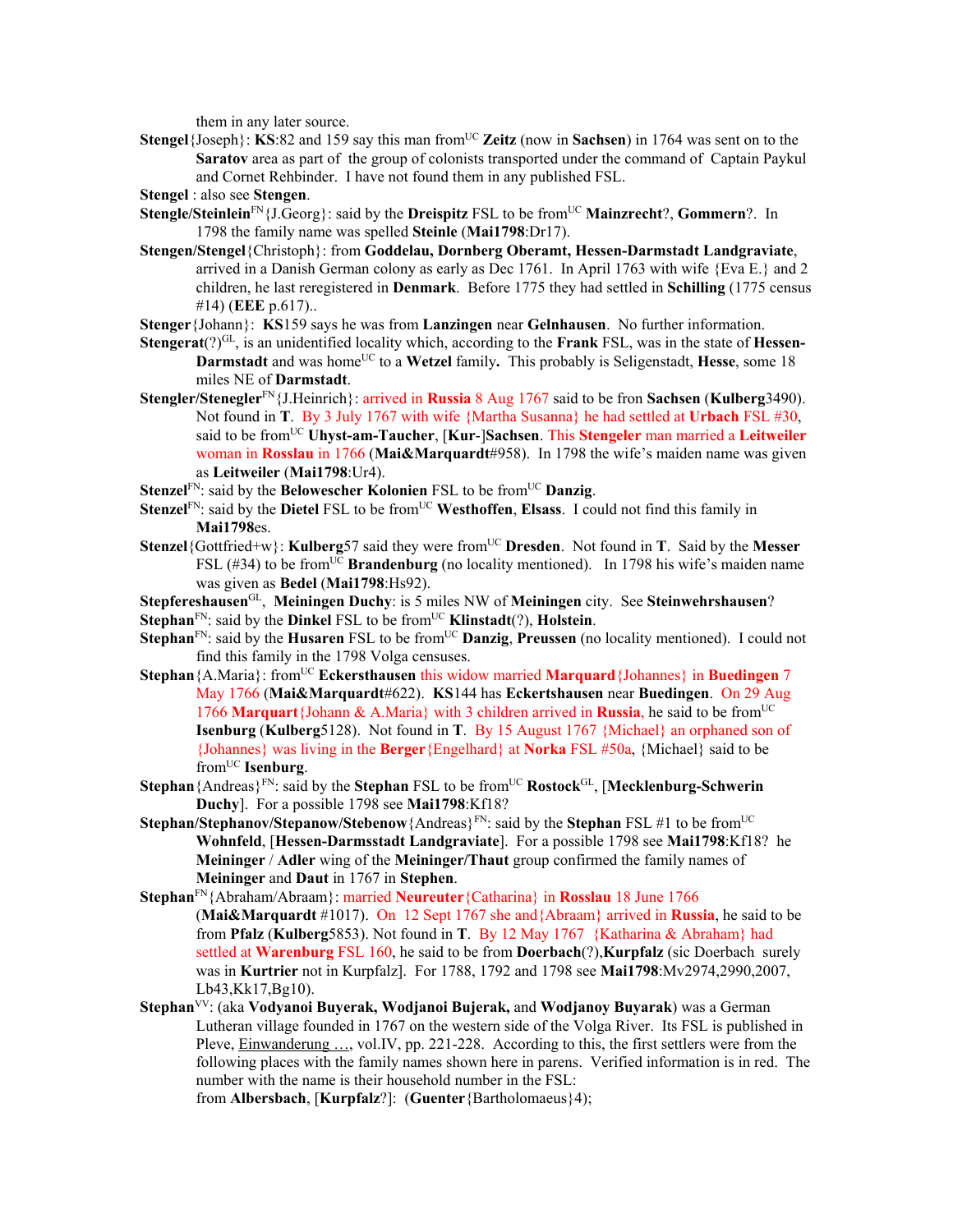from **Barenburg**?, [**Hoya County**, **Kurbraunsweig**]: (**Genke**35); from **Barkastein**?: (**Baron**/**Bornn**/**Born**31); from **Einhausen**, [**Kurpfalz**?]: (**Linker**11); from **Elbergen**?: (**Spielmann**/**Spillman**32); from **Engelrod**, [**Riedesel Barony**]: (**Mueller**{Nicolaus}2, **Schaaf**3); from **Frankfurt-am-Main** [**Imperial City**]: (**Dreise**9); from **Hailer**, **Isenburg**-**Meerholz** [**County**]: (**Hohweiler**); from **Hallwangen**?, **Wuerttemberg** [**Duchy**]: **Schiffler**33); from **Hanau** [**County**, **Hessen-Kassel Landgraviate**]: (**Hepler**19); from **Heidelberg**, [**Kurpfalz**]: **Schaefer**/**Schaffer**{Albert16}); from **Heilberscheid**, [**Kurtrier**]: (**Guenter**{J.Heinrich}18); from **Helpershain**, [**Hessen-Darmstadt Landgraviate**]: (**Ginergardt**?/**Huehnergard**/**Huenergard**24, **Ruhl**/**Riel**21); from **Inheden**, [**Solms**-**Laubach County**]: (**Raab**22); from [**Anhalt**-]**Koethen** [**Principality**]: (**Scherr**/**Scherer**/**Schorer**30); from **Lanhausen**: (**Helfenbein**/**Helffbein**25); from **Lauterbach**, [**Fulda Bishopric**/**Riedesel Barony?**]: (**Doering**/**Doehring**/**Doerr**13, **Alt**17); from **Maar**, [**Lauterbach**]: (**Baecker**/**Becker**{Conrad); from **Neuenhasslau**, **Isenburg**[-**Meerholz County**]: **Reuswig/Reiswig**); from **Nidda**, [**Hessen-Darmstadt Landgraviate**]: (**Walter/Walther**{Johannes}27, {Philipp}28); from **Quedlinburg** [**Abbey**]: (**Wesch**36); from **Reichenbach**: (**Usinger**26); from **Rostock**GL[**Mecklenburg-Schwerin Duchy**]: (**Stephan**{Andreas}1); from **Schaffhausen**: (**Huebner**34); from **Steinbach**: (**Haas**/**Haass**6); from **Wenings**, [**Isenburg-Birstein County**]: (**Just**/**Jost**12); from **Windhausen**, **Hessen-Darmstadt** [**Landgraviate**]: (**Bender**/**Binder**29, **Greb**/**Kreb**/**Grueb**23); from **Wininghausen**: (**Schaefer**{Eckhard/Gebhardt}14, {Johannes}15; from **Wohnfeld**, [**Hessen-Darmsstadt Landgraviate**]: **Baecker**/**Becker**{J.Conrad}5, **Stephan**{Andreas}8[his family name really was **Mohr**], **Stuertz**/**Stertz**7). **Stepnaja**<sup>VV</sup> a variation of the Russian name for **Stahl-am-Tarlyk**<sup>VV</sup>. **Stepnaya**<sup>VV</sup> a variation of the Russian name for **Stahl-am-Tarlyk**<sup>VV</sup>. **Stepnoje**<sup>VV</sup> a variation of the Russian name for **Stahl-am-Tarlyk**<sup>VV</sup> **Stepnoye**<sup>VV</sup> a variation of the Russian name for **Stahl-am-Tarlyk**<sup>VV</sup>. **Steppe**: **Anhalt-Dessau** archival records report that this widow, born in **Mettenheim**, and a daughter-inlaw of **Rhein**{J.Jacob} who himself had gone to **Astracan**, left for **Russia** in 1766 (**Mai&Marquardt**#1251). Not found in any later source. **Sterbfritz**GL, **Hessen**: is some 20 miles ENE of **Gelnhausen** and in the valley of the Sinn River, and is the likely home<sup>UC</sup> of a **Brethauer** family that went to **Walter**<sup>VV</sup>. **Sterbfritz**GL: also see **Sterfritz**. **Sterckels**<sup>GL</sup>: said by the **Buedingen** ML to be home<sup>UC</sup> to the **Moritz** woman who in 1766 married a **Becker** man in 1766; by 1767 she was in **Norka** (**Mai&Marquardt**#620). KS:120 said this was **Reckerhausen** near the **Hunsrueck**, but that surely is incorrect and this must be **Sterckelshausen**, **Hessen-Kessel Landgraviate**, 9 miles NNW of **Bad Hersfeld**, **Hessen**. **Sterckelshausen**, **Hessen-Kessel Landgraviate**: see **Sterckels**. Sterfritz<sup>GL</sup>: said by a Schlitz ML to be home<sup>UC</sup> to the Mueller woman who married Peter Lotz who settled in **Neidermonjou**; others said this was near **Schluechtern** and was in modern times called **Sterbfritz** (**Mai&Marquardt**#738). **Sterbfritz** was in **Hanau County**, and is some 5 miles SE of **Schluechtern** city. **Sterger**FN: see **Stoerger**. **Sterhausen**GL: see **Stuerzhausen**. **Sterkel**FN: see **Starkel**. **Sterlang**FN: according to the **Kraft** FSL there was a Sterlang widower (no place of origin given) living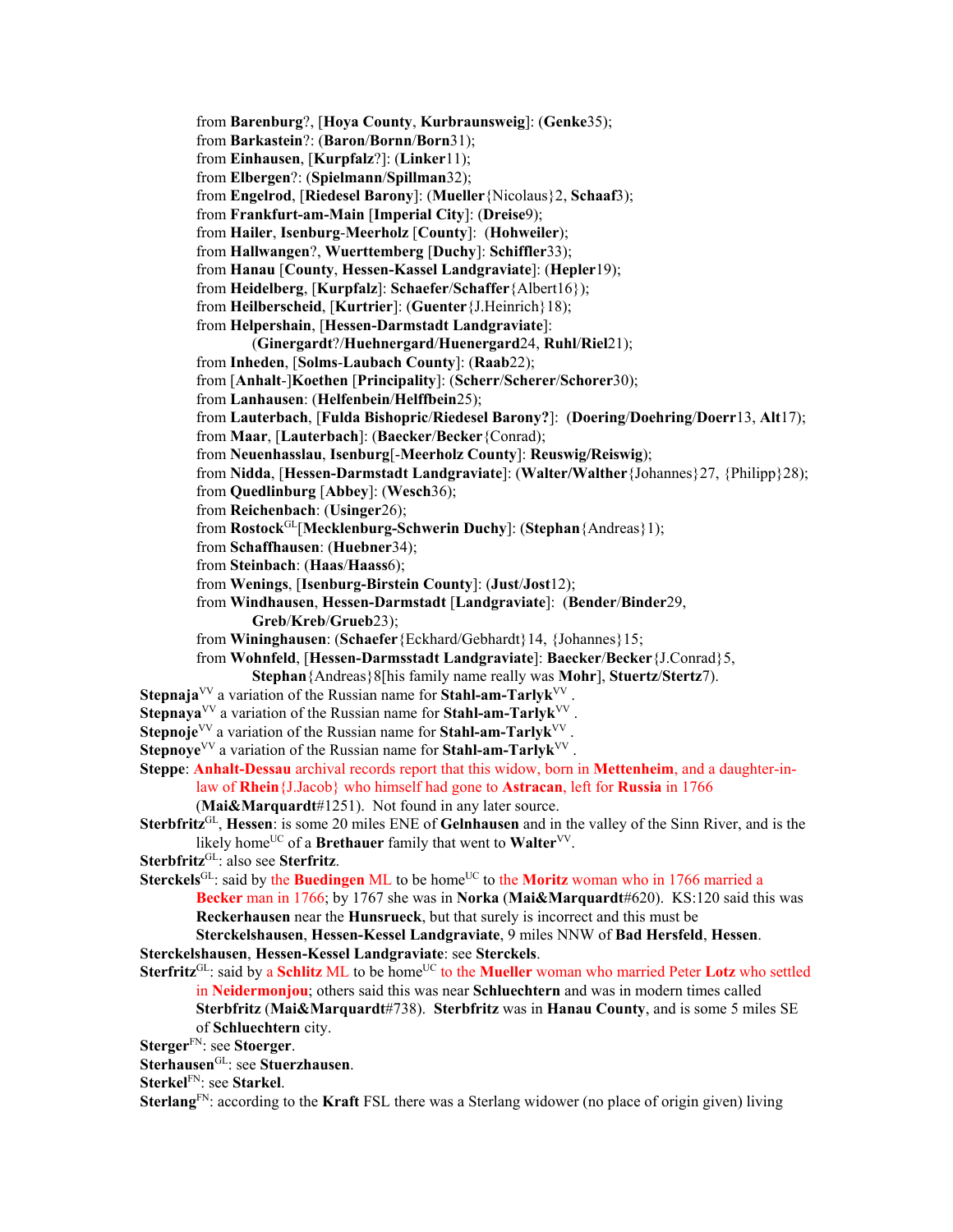with a **Schmidt** man who was from<sup>UC</sup> **Kirchdorf**.

**Stern**FN: said by the **Laub** FSL to be fromUC **Kiel**, **Holstein**.

- **Sternberg**GL, **Mecklenburg**: is some 50 miles ESE of **Luebeck** in Mecklenburg-Vorpommern, and said by the **Kratzke** FSL to be home<sup>UC</sup> to a **Ankorholtz** family.
- **Sterndorf**: go to **Storndorf**.

**Sterneck**, **Freudenstadt** [**Amt**], **Wuerttemberg**: is 6 miles SE of **Freudenstadt** city, and was said by **KS**:250 to have been home<sup>UC</sup> to **Eberhard**{Michel} who it mistakenly said went to **Neudorf**.

- **Sternefels**, **Vaihingen** [**Amt**], **Wuerttemberg**: misspelling of Sternenfels, 9 miles NNW of **Vaihingenan-der-Enz**.
- **Sternenfels**<sup>GL</sup>, **Darmstadt**: said by the **Kraft** FSL to be home<sup>UC</sup> to a **Schneider** family. There is a Sternenfels some 21 miles ENE of **Karlsruhe** but it surely would have been Sternenfels, **Baden-Durlach.**

**Sternenfels**, **Vaihingen** [**Amt**], **Wuerttemberg**: is 9 miles NNW of **Vaihingen-an-der-Enz**.

**Stertz** FN: said by the **Straub** FSL to be from<sup>UC</sup> Maikammer, Bistum Speyer: For possible 1798 see **Mai1798**:Sr49?

**Stertz**FN: also see **Stuertz**.

- **Stertzer**{Johann}: married **Inhoff**{Dorothea} in **Rosslau** 28 May 1765 (**Mai&Marquardt**#842). **KS**159 has **Imhoff**. Not found in any later source.
- Sterz<sup>FN</sup>: said by the **Krasnoyar** FSL to be from<sup>UC</sup> Waechtersbach(?), Isenburg. Later spelled Stuertz.
- **Sterzar**?FN: said by the **Paulskaya** FSL to be from<sup>UC</sup> **Frieberg**. In 1798 the family name may have been spelled **Steltz** (**Mai1798**:Pl52).
- **Sterzenbach**?, [**Berg Duchy**]: is 26 km E of **Bonn** and according to the Recruiter Beauregard's list may have been home<sup>UC</sup> to the **Pikner**{Heinrich} family (**Lk**110), which may have settled in **Obermonjou**.
- Sterzhausen<sup>GL</sup>: an unidentified place said by the **Caesarsfeld** FSL to be home<sup>UC</sup> to two **Naumann** families. Said by the **Katharinenstadt** FSL to be home<sup>UC</sup> to a **Funk** family. Said by the **Neidermonjou** FSL to be home<sup>UC</sup> to a **Mehner**? and possibly to a **Heinrich** family. This may have been in **Hessen-Kassel**, some 5 miles NNW of **Marburg-an-der-Lahn**.
- **Stet**{M.Margaretha}: from<sup>UC</sup> Westheim near **Truemberg** married **Heilmann**{Hans Adam} 14 May 1766 in **Buedingen** (**Mai&Marquardt**#631). On 12 Sept 1766 {J.Adam & A.Margaretha} without children arrived in **Russia**, he said to be from<sup>UC</sup> Wuerzburg [Bishopric] (Kuhlberg5713). Not found in **T**. By 22 Aug 1767 {Adam & M.Margaretha} with an infant son had settled at **Pfeifer** FSL #82.
- **Stetenger**FN{Ludwig}: said by the **Bauer** FSL (#54) to be fromUC **Stahlberg**, **Leiningen**. Spelled **Stettinger** in 1798 (**Mai1798**:Br44, 34, 36, 19, 14 and 37).
- **Stetling**{Margaretha Magdalena}: married **Pletner**{Margaretha Magdalena} in **Luebeck** 15 April 1766 (**Mai&Marquardt**#48 & **KS**:148). By 13 Sept 1767 this couple had settled at **Stahl-am-Tarlyk** FSL #55, he said to be from<sup>UC</sup> Kiel, [Holstein-Gottorp Duchy]. Not found in any later source.
- **Stiehler** {Philipp Jacob}: from<sup>UC</sup> **Augsburg** married **Hoh** {A.Elisabeth} 5 April 1766 in **Friedberg**(**Mai&Marquardt**#298). Not found in any later source.
- **Stetten**, **Brackenheim** [**Amt**], **Wuerttemberg**: is 5 miles NW of **Brackenheim** town, and proved by the **GCRA** to be home to the **Kuemmerle** woman who went to **Glueckstahl**; see their book for detail. **EEE** p.571 said this was home to **Ruetinger/Ruthinger/Ratinger**[Ludewig} who settled first in **Denmark** and then in **Neu-Saratowka**.
- **Stetten**?, **Kurpfalz**: an unidentified place said by the **Hoelzel** FSL to be home<sup>UC</sup> to a **Hermann**/**Herrmann** family and possibly to his **Fort** stepson.
- **Stetten-am-Heuchelberg**: is **Stetten**, **Brackenheim** [**Amt**], **Wuerttemberg**.
- **Stetter**FN: said by the **Hoelzel** FSL to be fromUC **Pustertal**, **Tirol**, **Oesterreich**. I could not find this family in the 1798 Volga censuses.
- **Stettin, Preussen** [**Kingdom**]: said by the **Schulz** FSL to be home<sup>UC</sup> to **Weber**{J.Jacob}. This is the same place as the next entry.
- **Stettin**, **Prussian Pomerania**: nka Szezecin, **Poland**, 77 miles NE of **Berlin**. The **GCRA** says it was associated with a **Berg** family in 1817. Said by the **Schulz** FSL to be home<sup>UC</sup> to the **Markus** family.